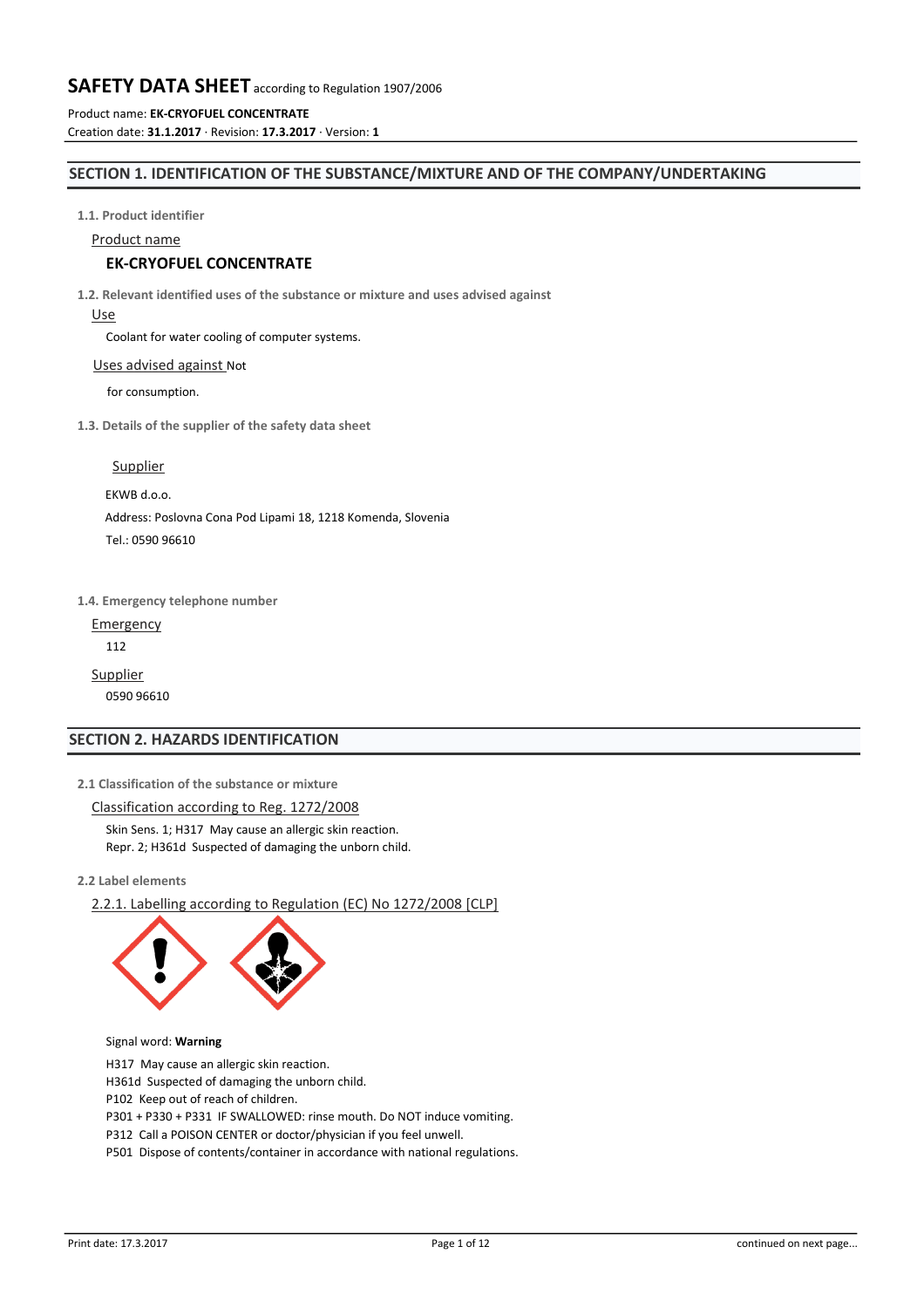### Product name: **EK-CRYOFUEL CONCENTRATE**

#### Creation date: **31.1.2017** · Revision: **17.3.2017** · Version: **1**

# 2.2.2. Contains:

sodium 2-ethylhexanoate (CAS: 19766-89-3, EC: 243-283-8) reaction mass of: 5-chloro-2-methyl-4-isothiazolin-3-one and 2-methyl-2Hisothiazolin-3-one (3:1) (CAS: 55965-84-9, Index: 613167-00-5)

#### 2.2.3. Special provisions

Special hazards are not known or expected.

**2.3. Other hazards**

No information

# **SECTION 3. COMPOSITION/INFORMATION ON INGREDIENTS**

**3.1. Substances**

For mixtures see 3.2.

#### **3.2. Mixtures**

| <b>Chemical name</b>                                                                                 | <b>CAS</b><br>EC<br>Index  | %          | <b>Classification according to</b><br><b>Regulation (EC) No 1272/2008</b><br>[CLP]                                                                              | <b>REACH</b><br>reg.<br>number |
|------------------------------------------------------------------------------------------------------|----------------------------|------------|-----------------------------------------------------------------------------------------------------------------------------------------------------------------|--------------------------------|
| sodium 2-ethylhexanoate                                                                              | 19766-89-3<br>243-283-8    | $2,5-5$    | Repr. 2; H361d                                                                                                                                                  |                                |
| Methyl-1H-benzotriazole                                                                              | 29385-43-1<br>249-596-6    | $0, 1 - 1$ | Acute Tox. 4; H302<br>Aquatic Chronic 3; H412                                                                                                                   |                                |
| reaction mass of: 5-chloro-2-methyl-4-isothiazolin-3-one and<br>2-methyl-2H-isothiazolin-3-one (3:1) | 55965-84-9<br>613-167-00-5 | < 0.02     | Acute Tox. 3; H301<br>Acute Tox. 3; H311<br>Skin Corr. 1B; H314<br>Skin Sens. 1; H317<br>Acute Tox. 3; H331<br>Aquatic Acute 1; H400<br>Aquatic Chronic 1; H410 |                                |

# **SECTION 4. FIRST AID MEASURES**

#### **4.1. Description of first aid measures** General

#### measures

Never give anything by mouth to an unconscious person. Place patient stably in side position for transportation.

#### Inhalation

Remove patient to fresh air-move out of dangerous area. If symptoms persist seek medical attention.

#### Skin contact

Take off all contaminated clothing. If feeling unwell seek medical help. Areas of the body that have come into contact with the product must be rinsed with water. Eye contact

Immediately flush eyes with running water, keeping eyelids open. If irritation persist, seek professional medical attention.

# Ingestion

Do not induce vomiting. Rinse mouth with water. In case of doubt or if feeling unwell seek medical help. Show the physician the Safety Data Sheet or label.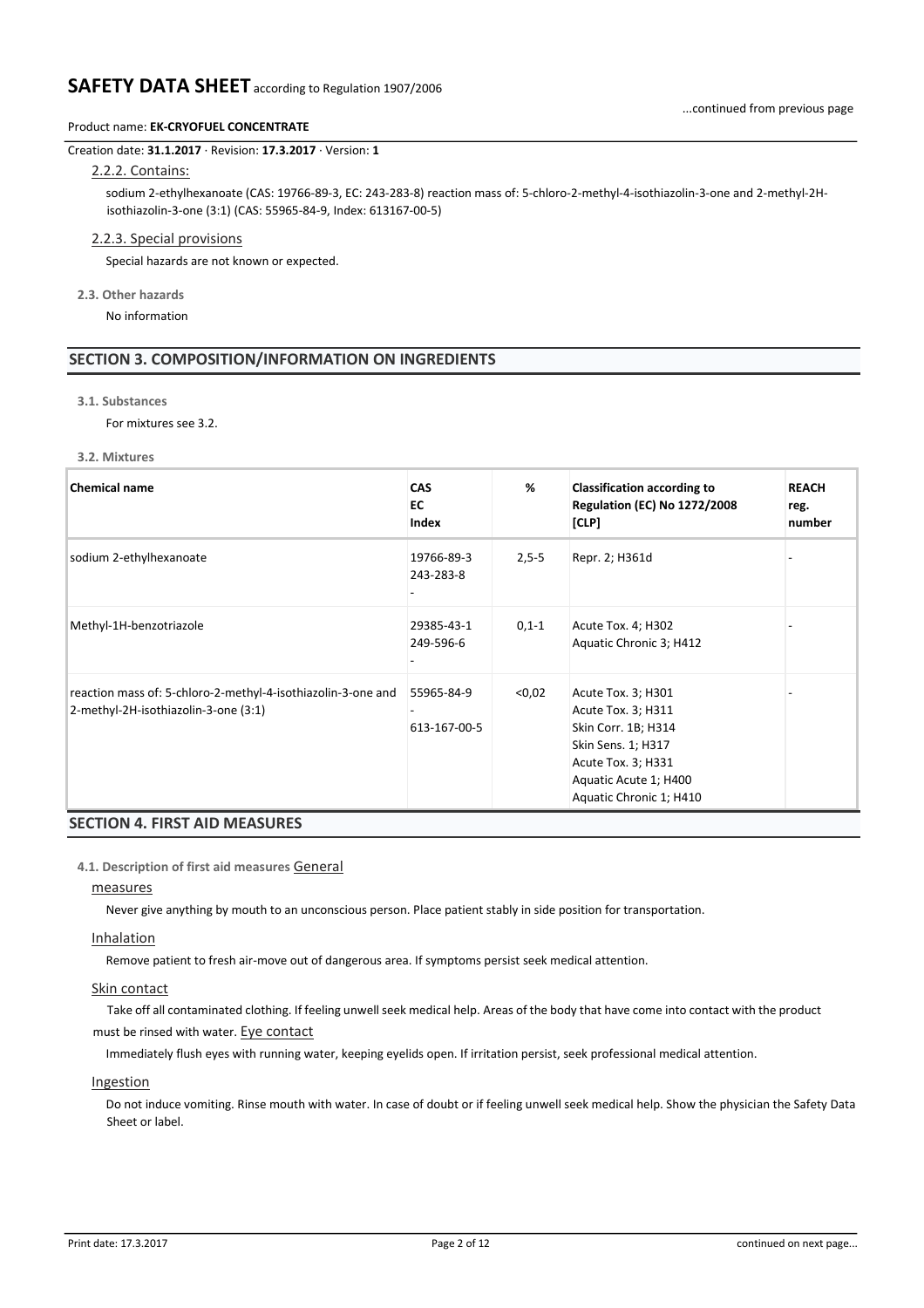## Product name: **EK-CRYOFUEL CONCENTRATE**

#### Creation date: **31.1.2017** · Revision: **17.3.2017** · Version: **1**

**4.2. Most important symptoms and effects, both acute and delayed** Inhalation

Excessive exposure to spray mist, fog, or vapour may cause respiratory irritation. Skin

#### contact

May cause sensitisation by skin contact.

#### Eye contact

Contact with eyes can cause irritation (redness, tearing, pain).

#### **Ingestion**

-

May cause nausea/vomiting and diarrhea.

**4.3. Indication of any immediate medical attention and special treatment needed**

# **SECTION 5. FIREFIGHTING MEASURES**

**5.1. Extinguishing media**

# Suitable extinguishing media

Carbon dioxide. Dry chemical powder. Water spray. Alcohol resistant foam.

#### Unsuitable extinguishing media

Full water jet.

**5.2. Special hazards arising from the substance or mixture** Hazardous

# combustion products

In case of a fire toxic gases can generate; do not inhale gases/smoke.

#### **5.3. Advice for firefighters**

Protective actions

-

#### Special protective equipment for fire-fighters

Fire-fighters should wear appropriate protective clothing for fire-fighters (including helmets, protective boots and gloves) (EN 469) and selfcontained breathing apparatus (SCBA) with a full face-piece (EN 137) .

# **SECTION 6. ACCIDENTAL RELEASE MEASURES**

**6.1. Personal precautions, protective equipment and emergency procedures**

#### 6.1.1. For non-emergency personnel

#### **Protective equipment**

Use personal protective equipment (Section 8).

#### **Emergency procedures**

Ensure adequate ventilation.

# 6.1.2. For emergency responders

-

# **6.2. Environmental precautions**

Do not allow product to reach water/drains/sewage systems or permeable soil. If accidental entry into water or ground occurs, inform responsible authorities.

# **6.3. Methods and material for containment and cleaning up**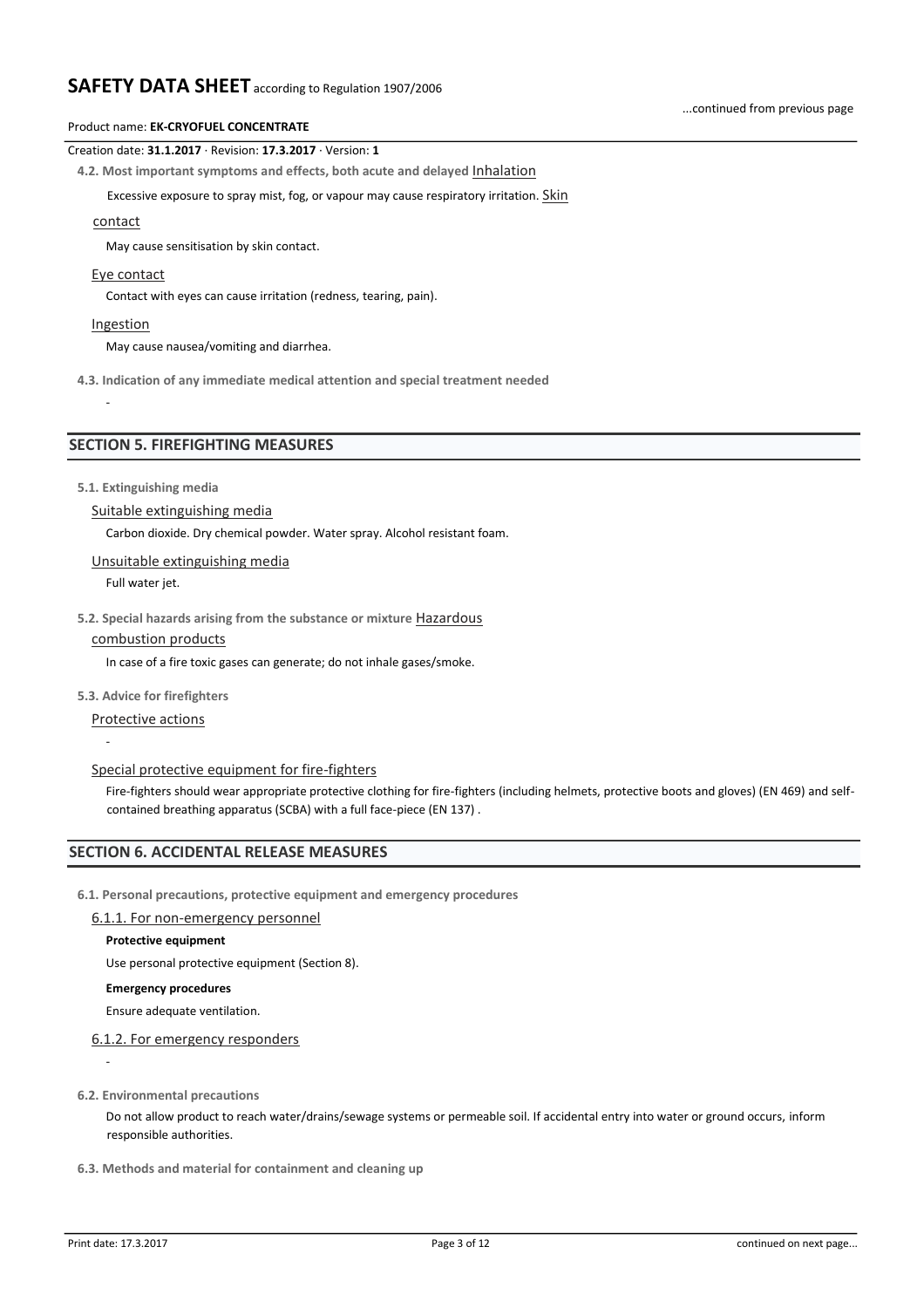### Product name: **EK-CRYOFUEL CONCENTRATE**

# Creation date: **31.1.2017** · Revision: **17.3.2017** · Version: **1**

# 6.3.1. For containment

-

# 6.3.2. For cleaning up

Absorb product (with inert material), collect it in special container and dispose it according to valid regulations on handling with waste.

# 6.3.3. Other information

-

# **6.4. Reference to other sections**

See also sections 8 and 13.

# **SECTION 7. HANDLING AND STORAGE**

# **7.1. Precautions for safe handling**

7.1.1. Protective measures

# **Measures to prevent fire**

Ensure adequate ventilation.

# **Measures to prevent aerosol and dust generation** Avoid

formation of aerosols.

# **Measures to protect the environment**

Do not discharge into drains, surface water and soil. After use immediately close container tightly.

# 7.1.2. Advice on general occupational hygiene

Use good personal hygiene practices-wash hands at breaks and when done working with material. Do not eat, drink or smoke while working. Do not breathe vapours/mist.

# **7.2. Conditions for safe storage, including any incompatibilities** 7.2.1.

# Technical measures and storage conditions

Keep away from food, drink and animal feedingstuffs. Keep out of the reach of children. Store at room temperature.  $7.2.2$ .

# Packaging materials

The original container of producer.

# 7.2.3. Requirements for storage rooms and vessels

Close open containers after use. Put the container upright to prevent from leaking. 7.2.4.

Storage class

-

-

-

-

# 7.2.5. Further information on storage conditions

**7.3. Specific end use(s)**

**Recommendations**

**Industrial sector specific solutions**

# **SECTION 8. EXPOSURE CONTROLS/PERSONAL PROTECTION**

**8.1. Control parameters**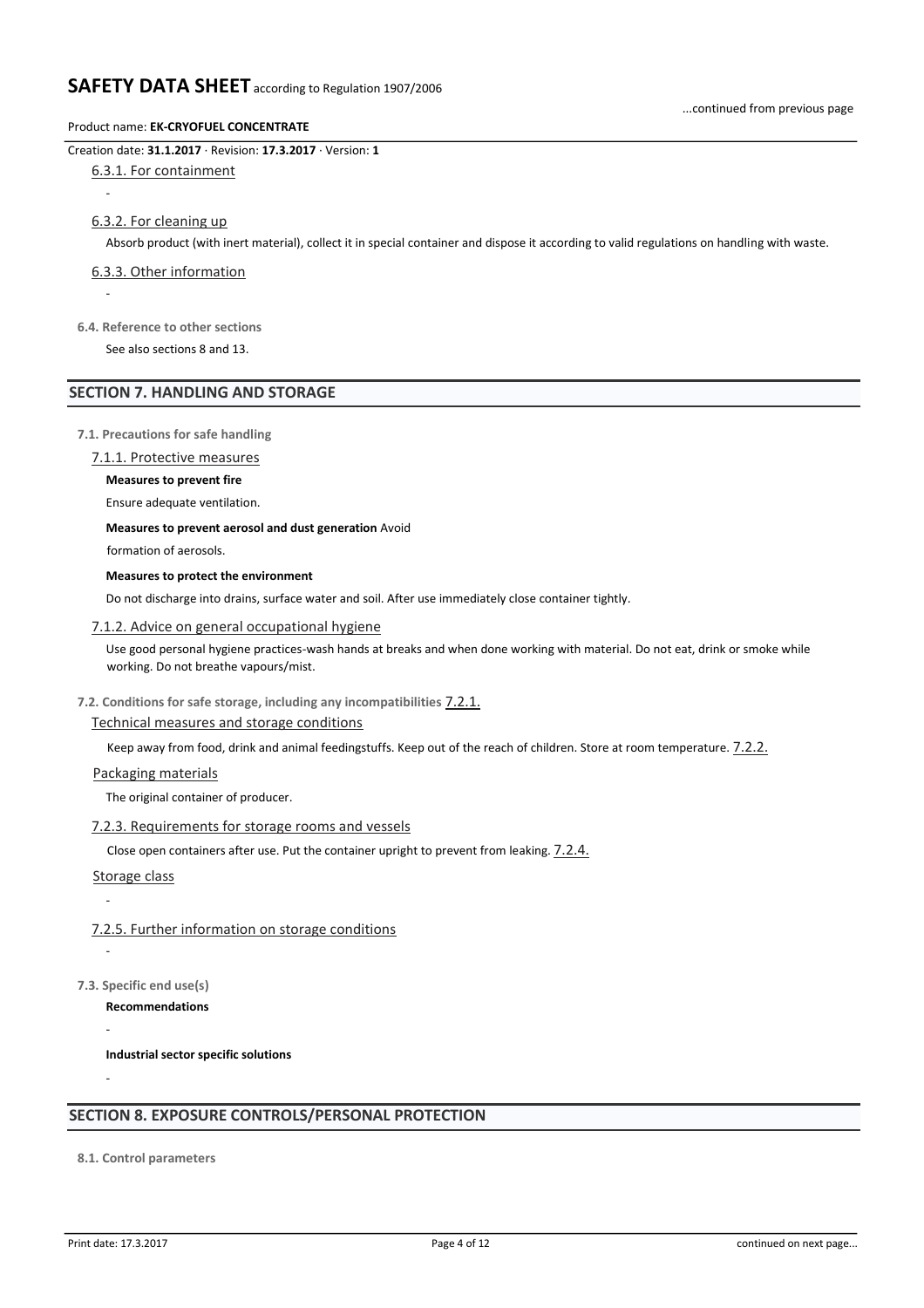# Creation date: **31.1.2017** · Revision: **17.3.2017** · Version: **1**

# 8.1.1. Occupational Exposure limit values

| <b>Chemical name (CAS)</b>                                                                                         | Limit values |                                                              | Short-term<br>exposure limit | <b>Remarks</b> | <b>Biological</b><br><b>Tolerance</b> |
|--------------------------------------------------------------------------------------------------------------------|--------------|--------------------------------------------------------------|------------------------------|----------------|---------------------------------------|
|                                                                                                                    | (ppm)        | $m/m3$ mg/m <sup>3</sup> ml/m <sup>3</sup> mg/m <sup>3</sup> | (ppm)                        |                | <b>Values</b>                         |
| reaction mass of: 5-chloro-2-methyl-4-isothiazolin-3-one and 2-methyl-<br>2H-isothiazolin-3-one (3:1) (55965-84-9) |              | 0,05                                                         |                              | 8 h            |                                       |

# 8.1.2. Information on monitoring procedures

BS EN 14042:2003 Title Identifier: Workplace atmospheres. Guide for the application and use of procedures for the assessment of exposure to chemical and biological agents.

#### 8.1.3. DNEL values

#### **For components**

| <b>Chemical name</b>                 | Type     | exp. route | exp. frequency               | value                 | <b>Remark</b> |
|--------------------------------------|----------|------------|------------------------------|-----------------------|---------------|
| sodium 2-ethylhexanoate (19766-89-3) | Worker   | dermal     | long term (systemic effects) | 2 mg/kg bw/day        |               |
| sodium 2-ethylhexanoate (19766-89-3) | Worker   | inhalation | long term (systemic effects) | 14 mg/m <sup>3</sup>  |               |
| sodium 2-ethylhexanoate (19766-89-3) | Consumer | oral       | long term (systemic effects) | 1 mg/kg bw/day        |               |
| sodium 2-ethylhexanoate (19766-89-3) | Consumer | dermal     | long term (systemic effects) | 1 mg/kg bw/day        |               |
| sodium 2-ethylhexanoate (19766-89-3) | Consumer | inhalation | long term (systemic effects) | 3,5 mg/m <sup>3</sup> |               |

### 8.1.4. PNEC values

#### **For components**

| <b>Chemical name</b>                 | exp. route                  | value          | Remark     |
|--------------------------------------|-----------------------------|----------------|------------|
| sodium 2-ethylhexanoate (19766-89-3) | fresh water                 | $0,36$ mg/l    |            |
| sodium 2-ethylhexanoate (19766-89-3) | marine water                | $0,036$ mg/l   |            |
| sodium 2-ethylhexanoate (19766-89-3) | water, intermittent release | $0,493$ mg/l   |            |
| sodium 2-ethylhexanoate (19766-89-3) | fresh water sediment        | $0,301$ mg/kg  | dry weight |
| sodium 2-ethylhexanoate (19766-89-3) | marine water sediment       | $0,0301$ mg/kg | dry weight |
| sodium 2-ethylhexanoate (19766-89-3) | soil                        | $0,0579$ mg/kg | dry weight |
| sodium 2-ethylhexanoate (19766-89-3) | water treatment plant       | 71,7 mg/l      |            |

**8.2. Exposure controls**

#### 8.2.1. Appropriate engineering control

#### **Substance/mixture related measures to prevent exposure during identified uses**

Use good personal hygiene practices-wash hands at breaks and when done working with material.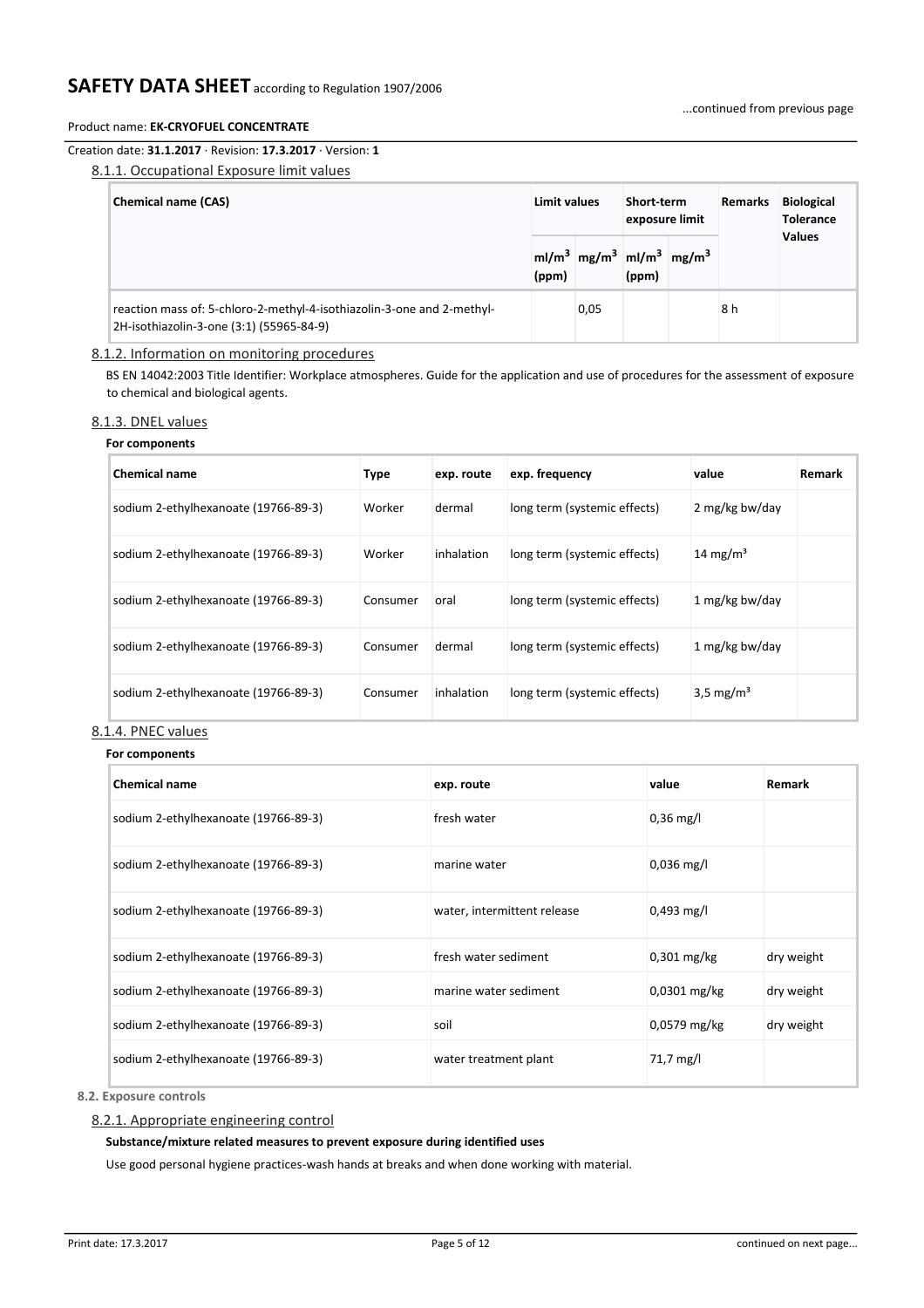# Product name: **EK-CRYOFUEL CONCENTRATE**

#### Creation date: **31.1.2017** · Revision: **17.3.2017** · Version: **1**

#### **Technical measures to prevent exposure**

Provide good ventilation and local exhaust in the area with increased concentration.

### 8.2.2. Personal protective equipment

#### **Eye and face protection**

Safety glasses with side protection. (EN 166)

#### **Hand protection**

Protective gloves (EN 374).

# **Skin protection**

Cotton protective clothing (EN ISO 13688) and shoes that cover the entire foot (EN ISO 20345).

#### **Respiratory protection**

# **Thermal hazards**

-

-

# 8.2.3. Environmental exposure controls

# **Substance/mixture related measures to prevent exposure** Do not

allow contact with soil, surface or groundwater.

# **SECTION 9. PHYSICAL AND CHEMICAL PROPERTIES**

#### **9.1. Information on basic physical and chemical properties**

| $\overline{\phantom{0}}$                               | <b>Physical state:</b> | liquid                     |  |  |  |
|--------------------------------------------------------|------------------------|----------------------------|--|--|--|
| $\overline{\phantom{0}}$                               | Colour:                | according to specification |  |  |  |
| $\overline{\phantom{0}}$                               | Odour:                 | characteristic             |  |  |  |
| Important health, safety and environmental information |                        |                            |  |  |  |

|                          | pH                                 | 7 - 8 at 20 °C, conc. 10 %         |
|--------------------------|------------------------------------|------------------------------------|
| $\overline{\phantom{a}}$ | <b>Melting point</b>               | No information                     |
| $\overline{\phantom{a}}$ | <b>Boiling point/boiling range</b> | No information                     |
| $\overline{\phantom{a}}$ | Flashpoint                         | No information                     |
| $\overline{\phantom{a}}$ | <b>Evaporation rate</b>            | No information                     |
| $\overline{\phantom{a}}$ | Ignition temperature               | No information                     |
| ٠                        | <b>Explosion limits (vol%)</b>     | No information                     |
| ٠                        | Vapour pressure                    | No information                     |
| ٠                        | Vapour density                     | No information                     |
|                          | <b>Density</b>                     | Density:<br>ca. 1 $g/cm3$ at 20 °C |
|                          | Solubility                         | Water: miscible                    |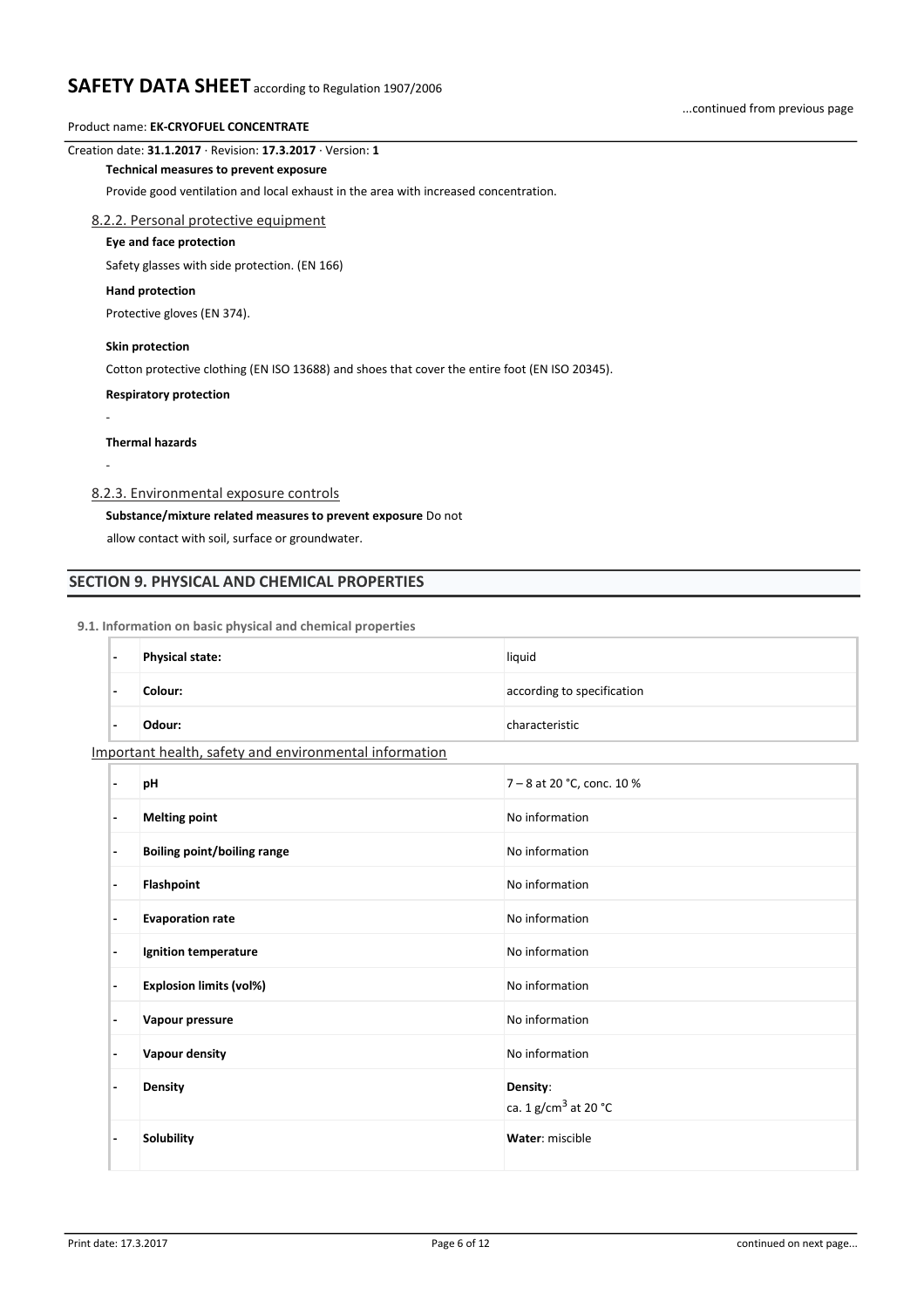#### Product name: **EK-CRYOFUEL CONCENTRATE**

| $\overline{\phantom{0}}$ | <b>Partition coefficient</b>     | No information |
|--------------------------|----------------------------------|----------------|
| $\overline{a}$           | <b>Auto-ignition temperature</b> | No information |
| $\overline{\phantom{a}}$ | <b>Decomposition temperature</b> | No information |
|                          | <b>Viscosity</b>                 | No information |
| $\overline{\phantom{0}}$ | <b>Explosive properties</b>      | No information |
| $\overline{\phantom{a}}$ | <b>Oxidising properties</b>      | No information |
|                          | 9.2. Other information           |                |

**- Remarks:**

# **SECTION 10. STABILITY AND REACTIVITY**

### **10.1. Reactivity**

-

-

-

- **10.2. Chemical stability**
	- Product is stable under normal conditions according to handling and storage.

#### **10.3. Possibility of hazardous reactions**

- **10.4. Conditions to avoid**
	- No special precautions required. Consider the directions for use and storage.
- **10.5. Incompatible materials**
- **10.6. Hazardous decomposition products**

Under normal use conditions no hazardous decomposition products expected. In case of fire/explosion vapours dangerous for health are spread.

# **SECTION 11. TOXICOLOGICAL INFORMATION**

#### **11.1. Information on toxicological effects**

# 11.1.1. Acute toxicity

| For components                       |            |             |              |            |                     |  |  |  |  |
|--------------------------------------|------------|-------------|--------------|------------|---------------------|--|--|--|--|
| <b>Chemical name</b>                 | exp. route |             | Type species | Time value |                     |  |  |  |  |
| sodium 2-ethylhexanoate (19766-89-3) | oral       | $LD 50$ rat |              |            | 2043<br>mg/kg<br>bw |  |  |  |  |

sodium 2-ethylhexanoate (19766-89-3) dermal dermal LD 50 rat

**Chemical name exp. route Type species Time value Method Remark**

mg/kg 401 bw

mg/kg 402bw

 $>$  2000 OECD

**OECD**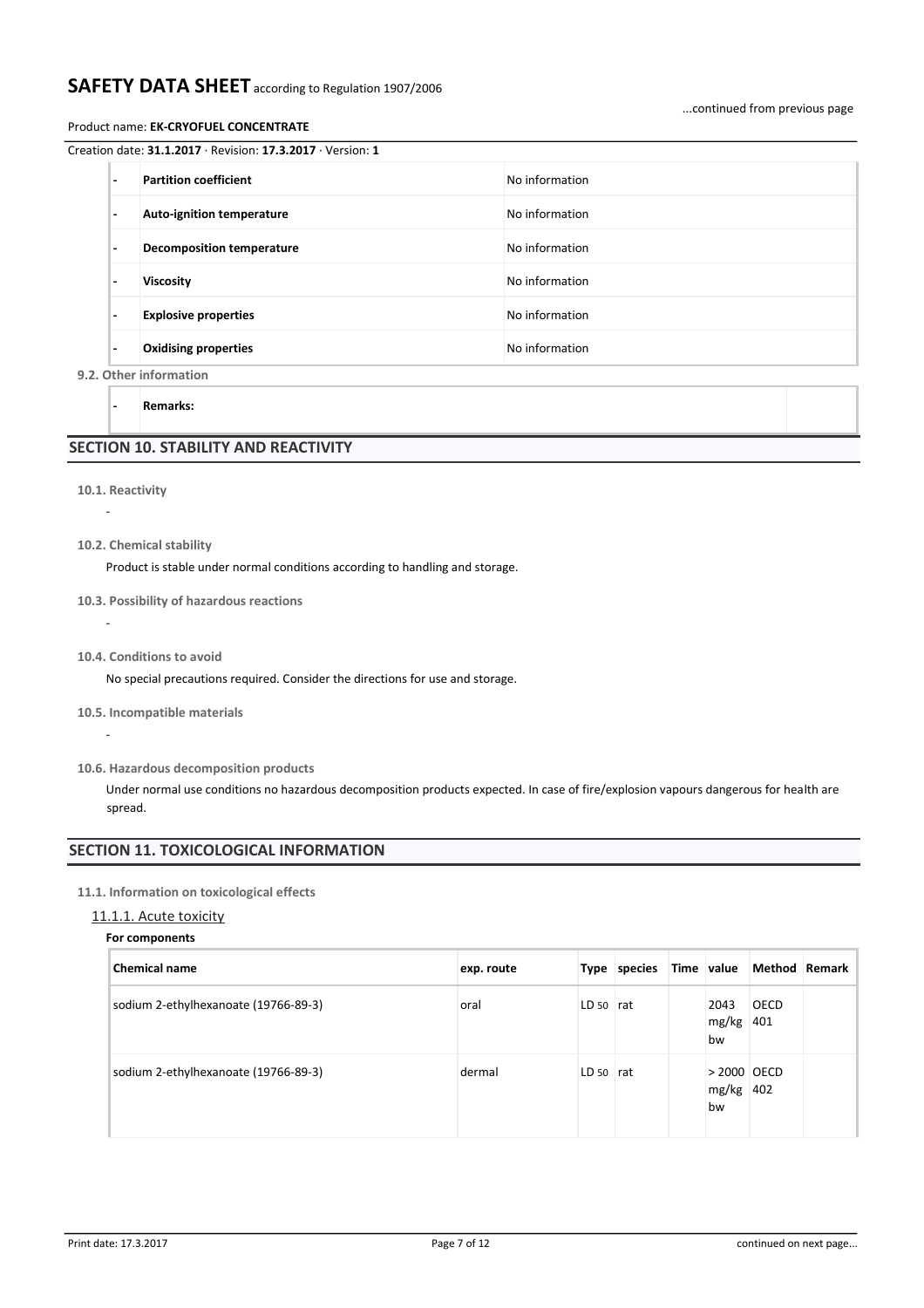...continued from previous page

#### Product name: **EK-CRYOFUEL CONCENTRATE**

| Creation date: $31.1.2017 \cdot$ Revision: 17.3.2017 $\cdot$ Version: 1                                                       |                      |                 |              |     |                          |                    |
|-------------------------------------------------------------------------------------------------------------------------------|----------------------|-----------------|--------------|-----|--------------------------|--------------------|
| sodium 2-ethylhexanoate (19766-89-3)                                                                                          | inhalation (vapours) | LC <sub>0</sub> | rat          | 8 h | 0,11<br>mg/l             | <b>OECD</b><br>403 |
| Methyl-1H-benzotriazole (29385-43-1)                                                                                          | oral                 | $LD_{50}$ rat   |              |     | 600<br>mg/kg             |                    |
| reaction mass of: 5-chloro-2-methyl-4-isothiazolin-3-one and 2- oral<br>methyl-2H-isothiazolin-3-one (3:1) (55965-84-9)       |                      | $LD 50$ rat     |              |     | 53<br>mg/kg              |                    |
| reaction mass of: 5-chloro-2-methyl-4-isothiazolin-3-one and 2- inhalation<br>methyl-2H-isothiazolin-3-one (3:1) (55965-84-9) |                      | $LC50$ rat      |              | 4 h | 330<br>mg/m <sup>3</sup> |                    |
| reaction mass of: 5-chloro-2-methyl-4-isothiazolin-3-one and 2- inhalation<br>methyl-2H-isothiazolin-3-one (3:1) (55965-84-9) |                      | $LC50$ rat      |              | 4 h | 2,36<br>mg/l             |                    |
| reaction mass of: 5-chloro-2-methyl-4-isothiazolin-3-one and 2- dermal<br>methyl-2H-isothiazolin-3-one (3:1) (55965-84-9)     |                      |                 | LD 50 rabbit |     | 660<br>mg/kg             |                    |

11.1.2. Skin corrosion/irritation, serious eye damage/irritation

# **For components**

| <b>Chemical name</b>                                                                                               | exp.<br>route | species | Time result |                    | Method Remark |
|--------------------------------------------------------------------------------------------------------------------|---------------|---------|-------------|--------------------|---------------|
| reaction mass of: 5-chloro-2-methyl-4-isothiazolin-3-one and 2-methyl-<br>2H-isothiazolin-3-one (3:1) (55965-84-9) | dermal        | rabbit  | Corrosive   | <b>OECD</b><br>404 |               |

# 11.1.3. Respiratory or skin sensitisation

# **For components**

| <b>Chemical name</b>                                                                                                    | exp.<br>route | species | Time result                                    | Method Remark |  |
|-------------------------------------------------------------------------------------------------------------------------|---------------|---------|------------------------------------------------|---------------|--|
| reaction mass of: 5-chloro-2-methyl-4-isothiazolin-3-one and dermal<br>2methyl-2H-isothiazolin-3-one (3:1) (55965-84-9) |               |         | May cause<br>sensitisation by skin<br>contact. |               |  |

# 11.1.4. Carcinogenicity, Mutagenicity, Reproductive toxicity

# **Carcinogenicity**

#### **- For components**

| <b>Chemical name</b>                                                                                               | exp.<br>route | Type species Time value result |  |                     | Method | <b>Remark</b> |
|--------------------------------------------------------------------------------------------------------------------|---------------|--------------------------------|--|---------------------|--------|---------------|
| reaction mass of: 5-chloro-2-methyl-4-isothiazolin-3-one and 2-<br>methyl-2H-isothiazolin-3-one (3:1) (55965-84-9) |               |                                |  | not<br>carcinogenic |        |               |

# **(Germ cell) mutagenicity**

#### **- For components**

| Chemical name                                                                                                        | Type species | Time result       | Method Remark |
|----------------------------------------------------------------------------------------------------------------------|--------------|-------------------|---------------|
| mass of: 5-chloro-2-methyl-4-isothiazolin-3-one and 2-methyl-<br>reaction<br>2Hisothiazolin-3-one (3:1) (55965-84-9) |              | Not<br>mutagenic. |               |

### **Reproductive toxicity**

### **- For components**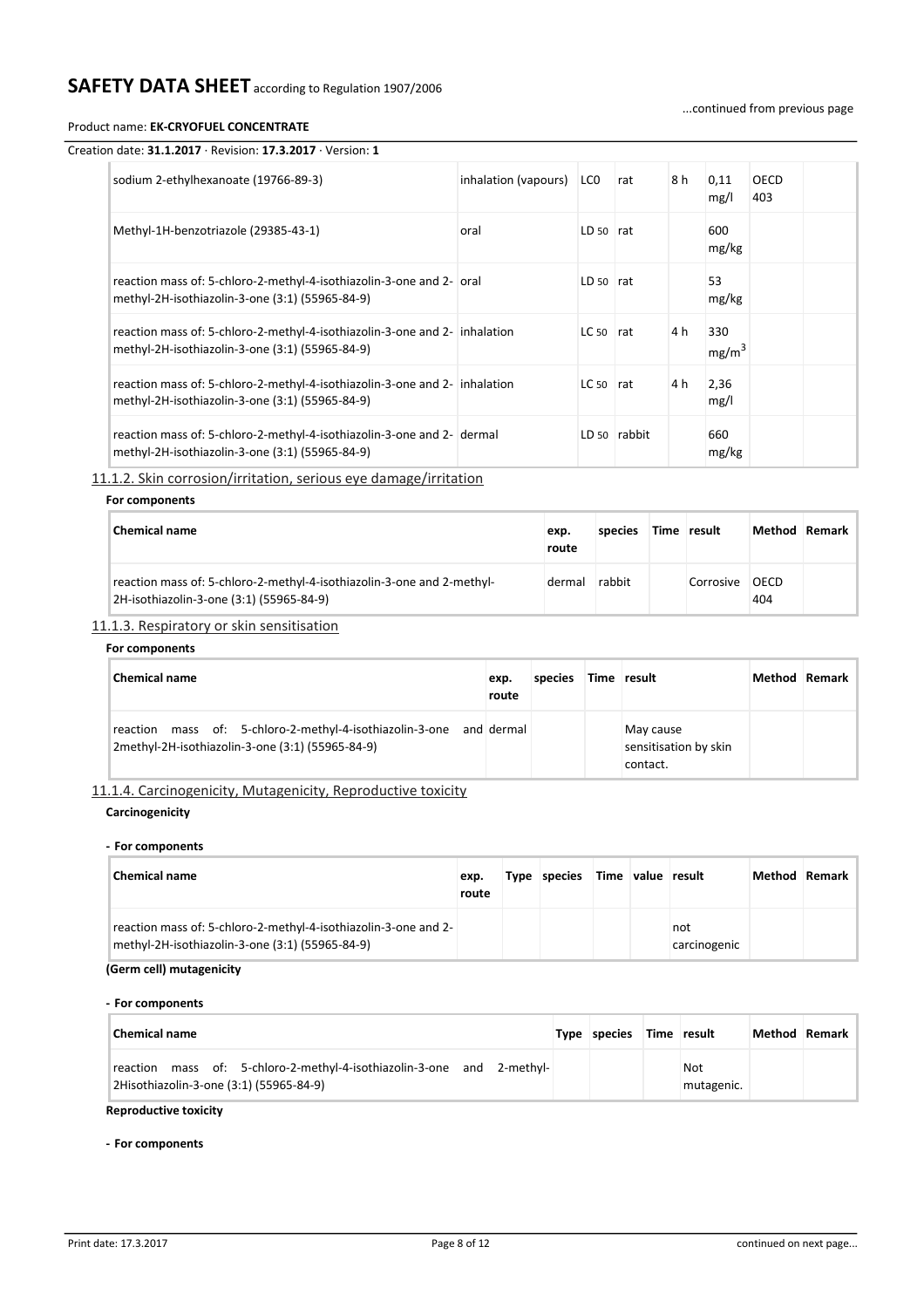...continued from previous page

### Product name: **EK-CRYOFUEL CONCENTRATE**

# Creation date: **31.1.2017** · Revision: **17.3.2017** · Version: **1**

| <b>Chemical name</b>                                                                                                    | Reproductive<br>toxicity type |      | Type species |  | Time value result                                                                             | <b>Method</b> Remark |                 |
|-------------------------------------------------------------------------------------------------------------------------|-------------------------------|------|--------------|--|-----------------------------------------------------------------------------------------------|----------------------|-----------------|
| sodium 2-ethylhexanoate (19766-89-<br>3)                                                                                | Teratogenicity                | oral | rat          |  | Increased incidence<br>of malformations,<br>delayed<br>fetal<br>growth, lower birth<br>rates. |                      | $(2-EXA)$       |
| sodium 2-ethylhexanoate (19766-89-<br>3)                                                                                | Teratogenicity                |      | mouse        |  | birth malformations                                                                           |                      | intraperitoneal |
| reaction mass of: 5-chloro-2-methyl4-<br>2-methyl-<br>isothiazolin-3-one and<br>2Hisothiazolin-3-one (3:1) (55965-84-9) |                               |      |              |  | Not toxic for<br>reproduction.                                                                |                      |                 |

### **Summary of evaluation of the CMR properties**

The product is not classified as carcinogenic, mutagenic or toxic for reproduction.

# 11.1.5. STOT - single and repeated exposure

# **For components**

| <b>Chemical name</b>                                                                                                            | exp.<br>route  | Type species | Time organ value result |                                                                                                                                                      | Method Exposure      | Remark |
|---------------------------------------------------------------------------------------------------------------------------------|----------------|--------------|-------------------------|------------------------------------------------------------------------------------------------------------------------------------------------------|----------------------|--------|
| sodium 2-ethylhexanoate<br>$(19766 - 89 - 3)$                                                                                   | oral           | rat          |                         | 2-Ethylhexanoic acid<br>(2-EXA) caused an<br>increase in liver size<br>and enzyme levels<br>when repeatedly<br>administered to rats<br>via the diet. | Repeated<br>exposure |        |
| reaction mass of: 5-chloro2-<br>methyl-4-isothiazolin-3one<br>and 2-methyl-2Hisothiazolin-3-<br>one (3:1)<br>$(55965 - 84 - 9)$ | $inhalation$ - |              |                         | Excessive<br>exposure<br>may cause irritation of<br>the upper respiratory<br>tract<br>(nose and throat).                                             | Repeated<br>exposure |        |

# 11.1.6. Aspiration hazard

# **For components**

| <b>Chemical name</b>                                                                                                 | result                                                                                                                 | Method Remark I |
|----------------------------------------------------------------------------------------------------------------------|------------------------------------------------------------------------------------------------------------------------|-----------------|
| reaction mass of: 5-chloro-2-methyl-4-isothiazolin-3one<br>and 2-methyl-2H-isothiazolin-3-one (3:1) (55965-<br>84-9) | During ingestion or vomiting, inhalation into the lungs<br>may occur, which can cause tissue damage or lung<br>injury. |                 |
| <b>SECTION 12. ECOLOGICAL INFORMATION</b>                                                                            |                                                                                                                        |                 |

# **12.1. Toxicity**

# 12.1.1. Acute (short-term) toxicity

### **For components**

| Substance (CAS Nr.) |  |  | Type Value Exposure<br>time | <b>Species</b> | Organism |  | Method Remark |
|---------------------|--|--|-----------------------------|----------------|----------|--|---------------|
|---------------------|--|--|-----------------------------|----------------|----------|--|---------------|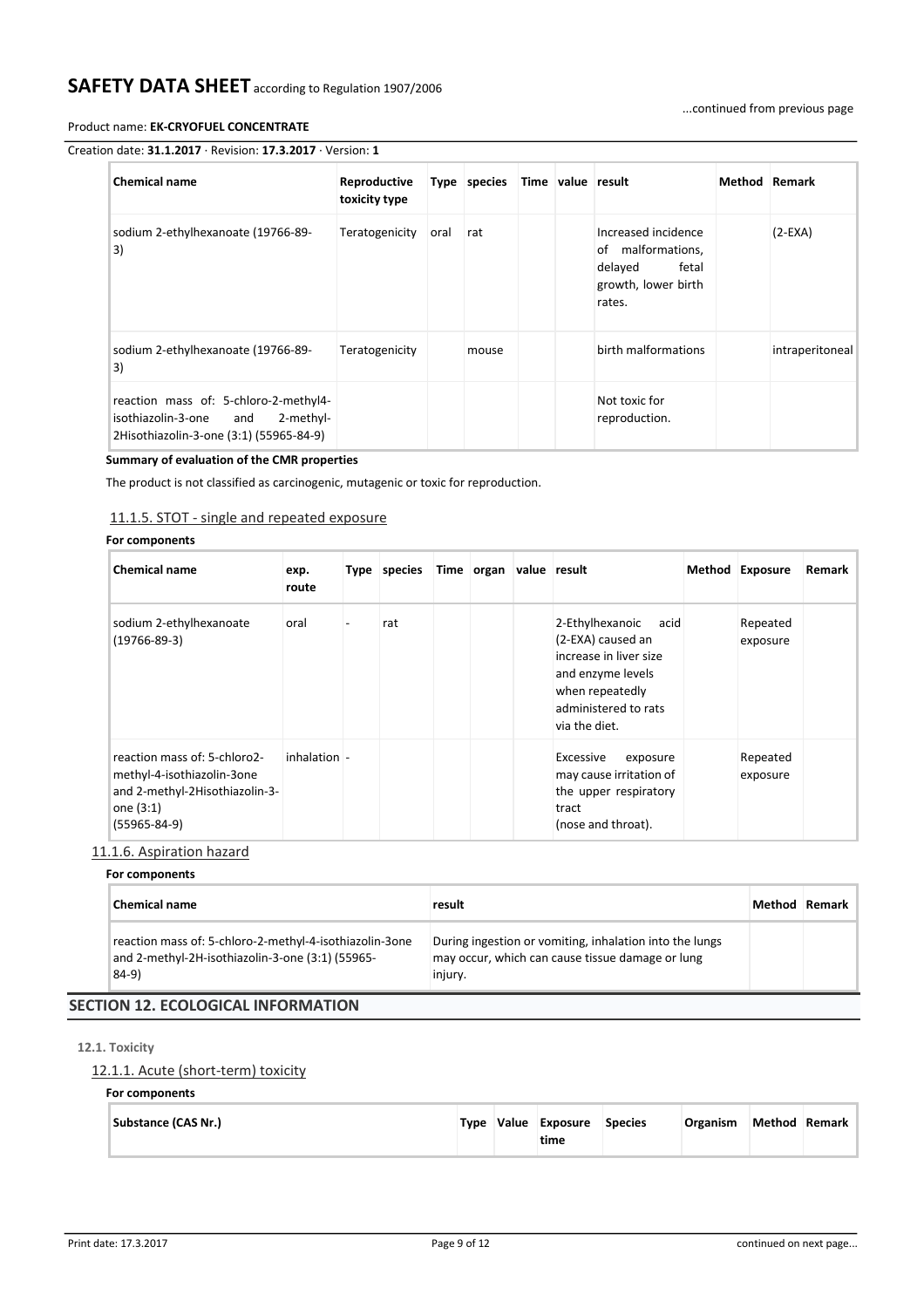### Product name: **EK-CRYOFUEL CONCENTRATE**

OECD 203

| Creation date: $31.1.2017 \cdot$ Revision: $17.3.2017 \cdot$ Version: 1 |       |              |      |      |                    |
|-------------------------------------------------------------------------|-------|--------------|------|------|--------------------|
| sodium 2-ethylhexanoate (19766-89-3)                                    | LC 50 | >100<br>mg/L | 96 h | fish | Orvzias<br>latipes |

|                                                                                                                               | LC 50       | mg/L |      |             | latipes        | 203 |
|-------------------------------------------------------------------------------------------------------------------------------|-------------|------|------|-------------|----------------|-----|
| reaction mass of: 5-chloro-2-methyl-4-isothiazolin-3-one and 2- EC 50 0.16<br>methyl-2H-isothiazolin-3-one (3:1) (55965-84-9) |             | mg/L | 48 h | crustaceans | Daphnia<br>sp. |     |
|                                                                                                                               | $LC50$ 0,19 | mg/L | 96 h | fish        |                |     |

# 12.1.2. Chronic (long-term) toxicity

# **For components**

| Substance (CAS Nr.)                                                                                 | Type        | Value         | <b>Exposure</b><br>time | <b>Species</b> | Organism               |                    | Method Remark |
|-----------------------------------------------------------------------------------------------------|-------------|---------------|-------------------------|----------------|------------------------|--------------------|---------------|
| reaction mass of: 5-chloro-2-methyl-4-isothiazolin-3one<br>and 2-methyl-2H-isothiazolin-3-one (3:1) | <b>NOEC</b> | 0.098<br>mg/l | 28 days                 | fish           | Oncorhynchus<br>mvkiss | <b>OECD</b><br>210 |               |
| $(55965 - 84 - 9)$<br><b>NOEC</b>                                                                   |             | mg/l          | $0.0036$ 21 days        | crustaceans    | Daphnia magna OECD     | 211                |               |

# **12.2. Persistence and degradability**

# 12.2.1. Abiotic degradation, physical- and photo-chemical elimination

### **For components**

| Substance (CAS Nr.)                                                                                                   | Environment | Type / Method         | Half<br>Time   | Evaluation | Method Remark |
|-----------------------------------------------------------------------------------------------------------------------|-------------|-----------------------|----------------|------------|---------------|
| reaction mass of: 5-chloro-2-methyl-4-isothiazolin-3-one and Air<br>2-methyl-2H-isothiazolin-3-one (3:1) (55965-84-9) |             | photodegradation 0.38 | $-1,3$<br>days | 50%        | half-life     |

# 12.2.2. Biodegradation

| For components |
|----------------|
|                |

| Substance (CAS Nr.)                                                                                                       | <b>Organism</b> |          |      | Rate Time Evaluation           | Method Remark |  |
|---------------------------------------------------------------------------------------------------------------------------|-----------------|----------|------|--------------------------------|---------------|--|
| reaction mass of: 5-chloro-2-methyl-4-isothiazolin-3-one and 2methyl-2H- aerobic<br>isothiazolin-3-one (3:1) (55965-84-9) |                 | $>60$ 28 | davs | readily<br>biodegradable 301 D | <b>OECD</b>   |  |

# **12.3. Bioaccumulative potential**

# 12.3.1. Partition coefficient

#### **For components**

| Substance (CAS Nr.)                                                                                                    | Media value |                         | Temperature pH Concentration |  | Method      |
|------------------------------------------------------------------------------------------------------------------------|-------------|-------------------------|------------------------------|--|-------------|
| reaction mass of: 5-chloro-2-methyl-4-isothiazolin-3-one and 2 methyl- log<br>2H-isothiazolin-3-one (3:1) (55965-84-9) | Kow         | $-0.71 - 20$ °C<br>0.75 |                              |  | OECD<br>117 |

# 12.3.2. Bioconcentration factor (BCF)

No information

# **12.4. Mobility in soil**

# 12.4.1. Known or predicted distribution to environmental compartments

No information

# 12.4.2. Surface tension

No information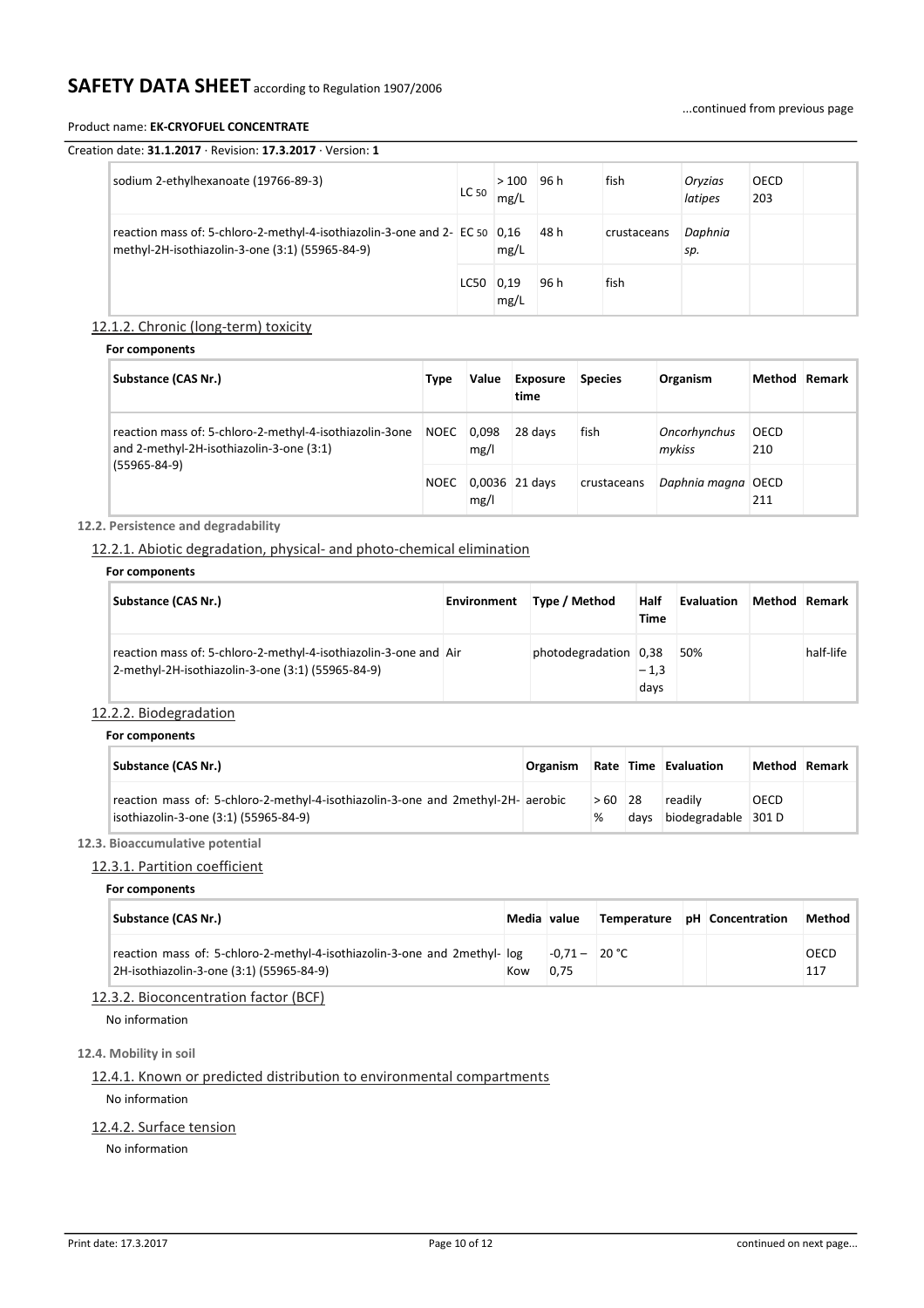#### Creation date: **31.1.2017** · Revision: **17.3.2017** · Version: **1**

#### 12.4.3. Adsorption/Desorption

#### **For components**

| <b>Substance (CAS Nr.)</b>                                                                                             | <b>Organism</b> |    | Criterion value Evaluation | Method Remark |                    |
|------------------------------------------------------------------------------------------------------------------------|-----------------|----|----------------------------|---------------|--------------------|
| reaction mass of: 5-chloro-2-methyl-4-isothiazolin-3-one and 2methyl- Soil<br>2H-isothiazolin-3-one (3:1) (55965-84-9) |                 | 28 |                            |               | Koc.<br>estimation |

### Additional information Soluble

in water.

#### **12.5. Results of PBT and vPvB assessment**

No evaluation.

#### **12.6. Other adverse effects**

No information

#### **12.7. Additional information**

#### **For product**

Do not allow to enter ground water, water course or sewage system.

#### **For components**

#### **Substance: sodium 2-ethylhexanoate**

Do not allow to reach ground water, water bodies or sewage systems.

**Substance: reaction mass of: 5-chloro-2-methyl-4-isothiazolin-3-one and 2-methyl-2H-isothiazolin-3-one (3:1)** This substance is not

in Annex I of Regulation (EC) 2037/2000 on substances that deplete the ozone layer.

# **SECTION 13. DISPOSAL CONSIDERATIONS**

#### **13.1. Waste treatment methods**

13.1.1. Product / Packaging disposal

#### **Waste chemical**

Disposal must be made according to official regulations: to leave it to authorized collector/remover/transformer of hazardous waste.

#### **- Waste codes / waste designations according to LoW**

16 01 14\* - antifreeze fluids containing dangerous substances

#### **Packaging**

-

-

-

Completely emptied containers leave to approved waste disposal authorities in charge.

#### **- Waste codes / waste designations according to LoW**

15 01 02 - plastic packaging

# 13.1.2. Waste treatment-relevant information

13.1.3. Sewage disposal-relevant information

13.1.4. Other disposal recommendations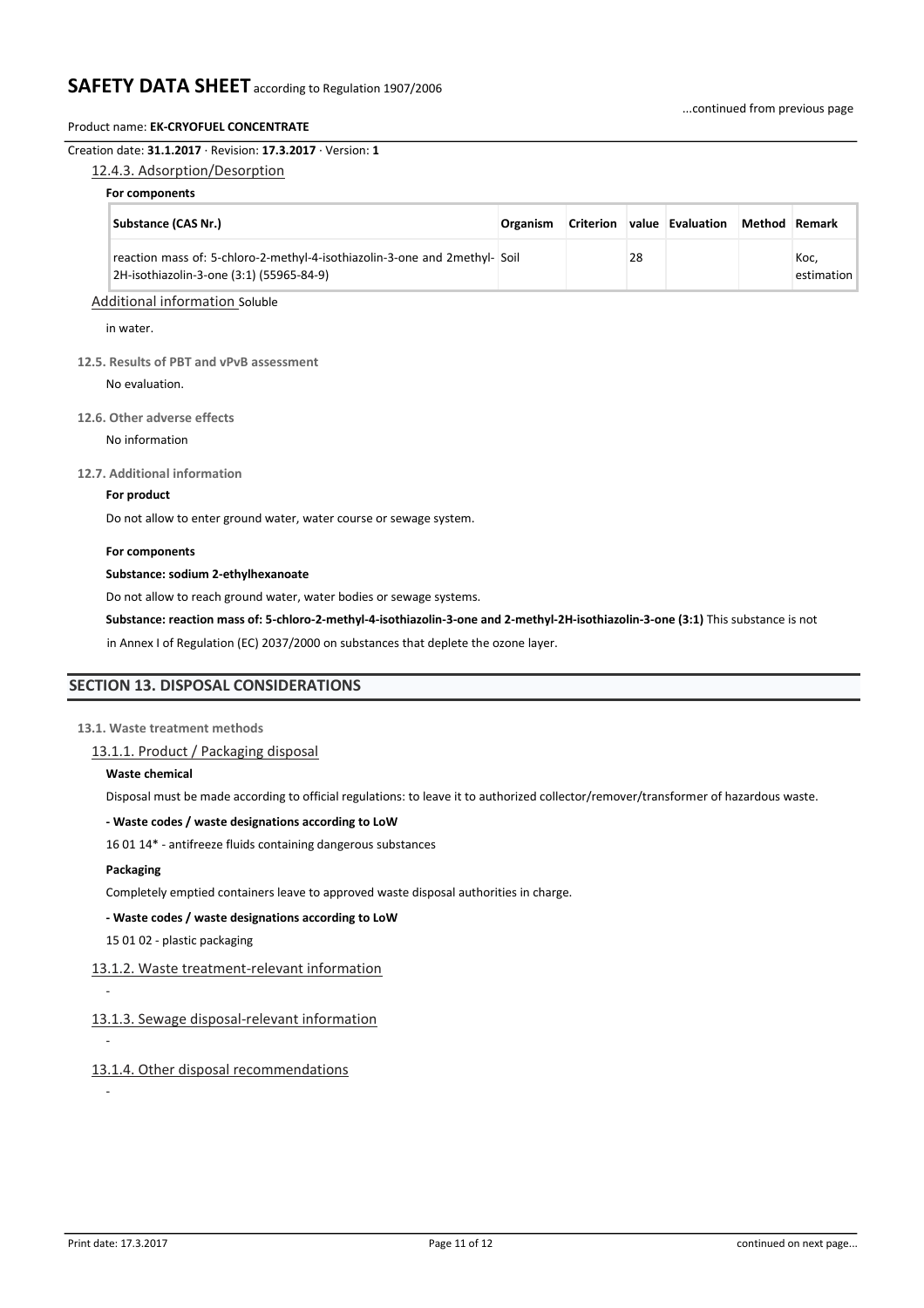# Product name: **EK-CRYOFUEL CONCENTRATE**

Creation date: **31.1.2017** · Revision: **17.3.2017** · Version: **1**

# **SECTION 14. TRANSPORT INFORMATION**

**14.1. UN number**

not applicable

**14.2. UN proper shipping name**

Not dangerous according to transport regulations.

- **14.3. Transport hazard class(es)** not applicable
- **14.4. Packing group** not applicable
- **14.5. Environmental hazards**

NO

**14.6. Special precautions for user**

not applicable

**14.7. Transport in bulk according to Annex II of Marpol and the IBC Code** not applicable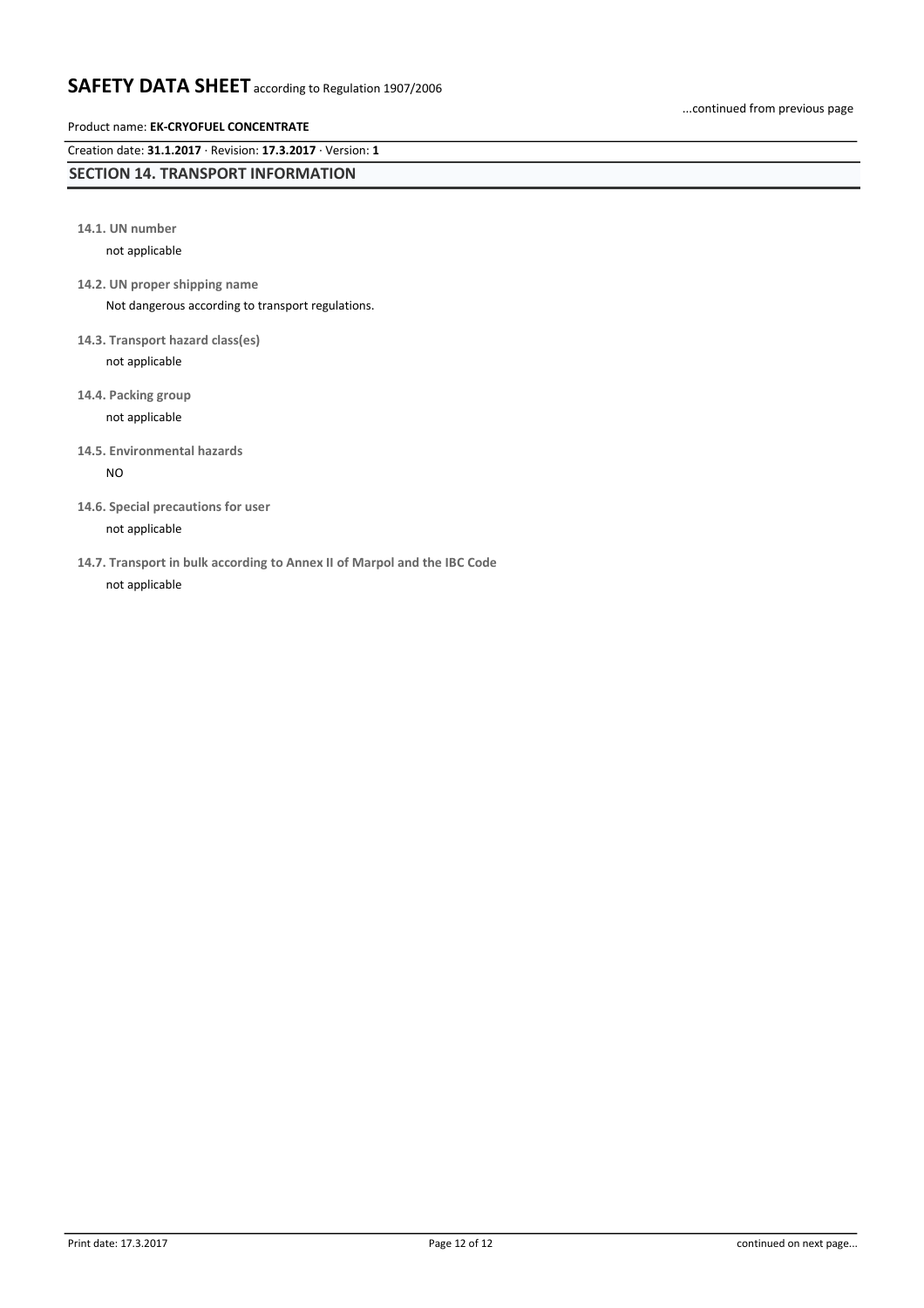...continued from previous page

# Product name: **EK-CRYOFUEL CONCENTRATE**

Creation date: **31.1.2017** · Revision: **17.3.2017** · Version: **1**

# **SECTION 15. REGULATORY INFORMATION**

**15.1. Safety, health and environmental regulations/legislation specific for the substance or mixture**

- Regulation (EC) No 1907/2006 concerning the Registration, Evaluation, Authorisation and Restriction of Chemicals (REACH) (including last amendment Commission Regulation (EU) 2015/830)

- Regulation (EC) No 1272/2008 on classification, labelling and packaging of substances and mixtures

# 15.1.1. Information according 2004/42/EC about limitation of emissions of volatile organic compounds (VOC-guideline)

not applicable

#### **15.2. Chemical Safety Assessment**

No Chemical Safety Assessment has been carried out for this substance/mixture by the supplier.

# **SECTION 16. OTHER INFORMATION**

Indication of changes

-

#### Key literature references and sources for data MSDS of

ingredients of the product.

#### List of relevant H phrases

- H301 Toxic if swallowed.
- H302 Harmful if swallowed.
- H311 Toxic in contact with skin.
- H314 Causes severe skin burns and eye damage.
- H317 May cause an allergic skin reaction.
- H331 Toxic if inhaled.
- H361d Suspected of damaging the unborn child.
- H400 Very toxic to aquatic life.
- H410 Very toxic to aquatic life with long lasting effects.
- H412 Harmful to aquatic life with long lasting effects.

The information of this SDS is based on the present state of our knowledge and meets the requirements of EU and national laws. The user's working conditions however, are beyond our knowledge and control. The product is not to be used for purposes other than those specified under section 1 without a written permission. It remains the responsibility of the user to ensure that the necessary steps are taken to meet the laws and regulations. Handling of the product may only be done by people above 18 years of age, who are satisfactorily informed of how to do the work, the hazardous properties and necessary safety precautions. The information given in this SDS is to describe the product only in terms of health and safety requirements and should not, therefore, be construed as guaranteeing specific properties.

# **ODDELEK 1. IDENTIFIKACIJA SNOVI/ZMESI IN DRUŽBE/PODJETJA**

**1.1. Identifikator izdelka**

# Trgovsko ime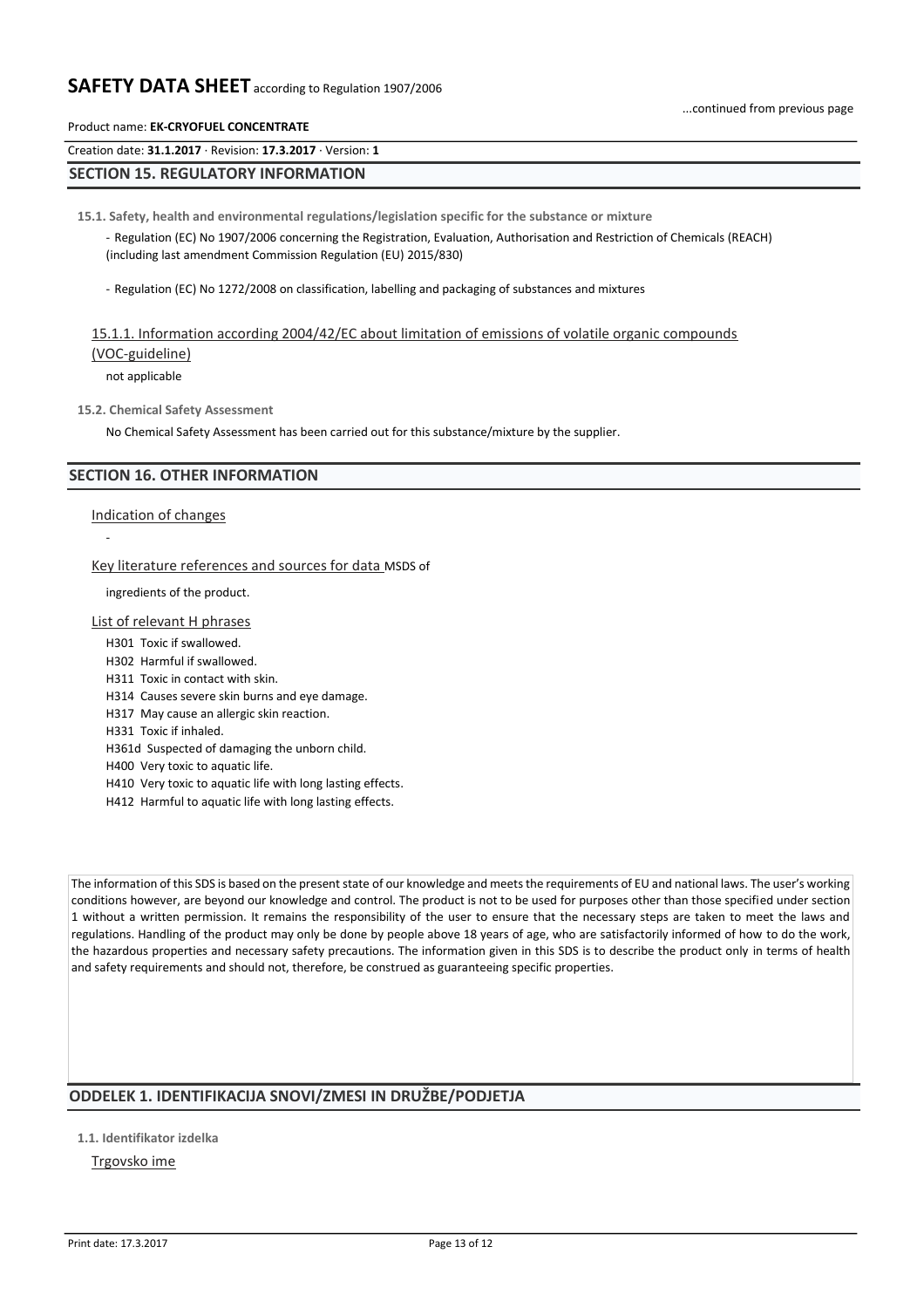... nadaljevanje s prejšnje strani

Datum izdelave: **31.1.2017** · Datum spremembe: **17.3.2017** · Izdaja: **1**

# **EK-CRYOFUEL CONCENTRATE**

**1.2. Pomembne identificirane uporabe snovi ali zmesi in odsvetovane uporabe**

### Uporaba

Hladilno sredstvo za vodno hlajenje računalniških sistemov.

#### Odsvetovane uporabe

Ni za uživanje.

**1.3. Podrobnosti o dobavitelju varnostnega lista**

# Dobavitelj

EKWB d.o.o.

Naslov: Poslovna Cona Pod Lipami 18, 1218 Komenda, Slovenija

Tel.: 0590 96610

**1.4. Telefonska številka za nujne primere**

V primeru nezgode pokličemo Center za obveščanje

112

Telefonska številka dobavitelja za klic v sili 0590 96610

# **ODDELEK 2. DOLOČITEV NEVARNOSTI**

**2.1 Razvrstitev snovi ali zmesi**

Razvrstitev v skladu z Uredbo 1272/2008/EC Skin Sens. 1; H317 Lahko povzroči alergijski odziv kože. Repr. 2; H361d Sum škodljivosti za nerojenega otroka.

**2.2 Elementi etikete**

2.2.1. Označevanje v skladu z Uredbo 1272/2008/EC (CLP)



#### Opozorilna beseda: **Pozor**

H317 Lahko povzroči alergijski odziv kože.

H361d Sum škodljivosti za nerojenega otroka.

P102 Hraniti zunaj dosega otrok.

P301 + P330 + P331 PRI ZAUŽITJU: izprati usta. NE izzvati bruhanja.

P312 Ob slabem počutju pokličite CENTER ZA ZASTRUPITVE ali zdravnika.

P501 Odstraniti vsebino/posodo v skladu z nacionalnimi predpisi.

# 2.2.2. Vsebuje:

Natrijev 2-etilheksanoat (CAS: 19766-89-3, EC: 243-283-8) Reakcijska zmes: 5-kloro-2-metil-4-izotiazolin-3-on in 2-metil-2H-izotiazolin-3-on (3:1) (CAS: 55965-84-9, Indeks: 613-167-00-5)

# 2.2.3. Posebna opozorila

Posebne nevarnosti niso znane ali pričakovane.

#### **2.3. Druge nevarnosti**

Ni podatkov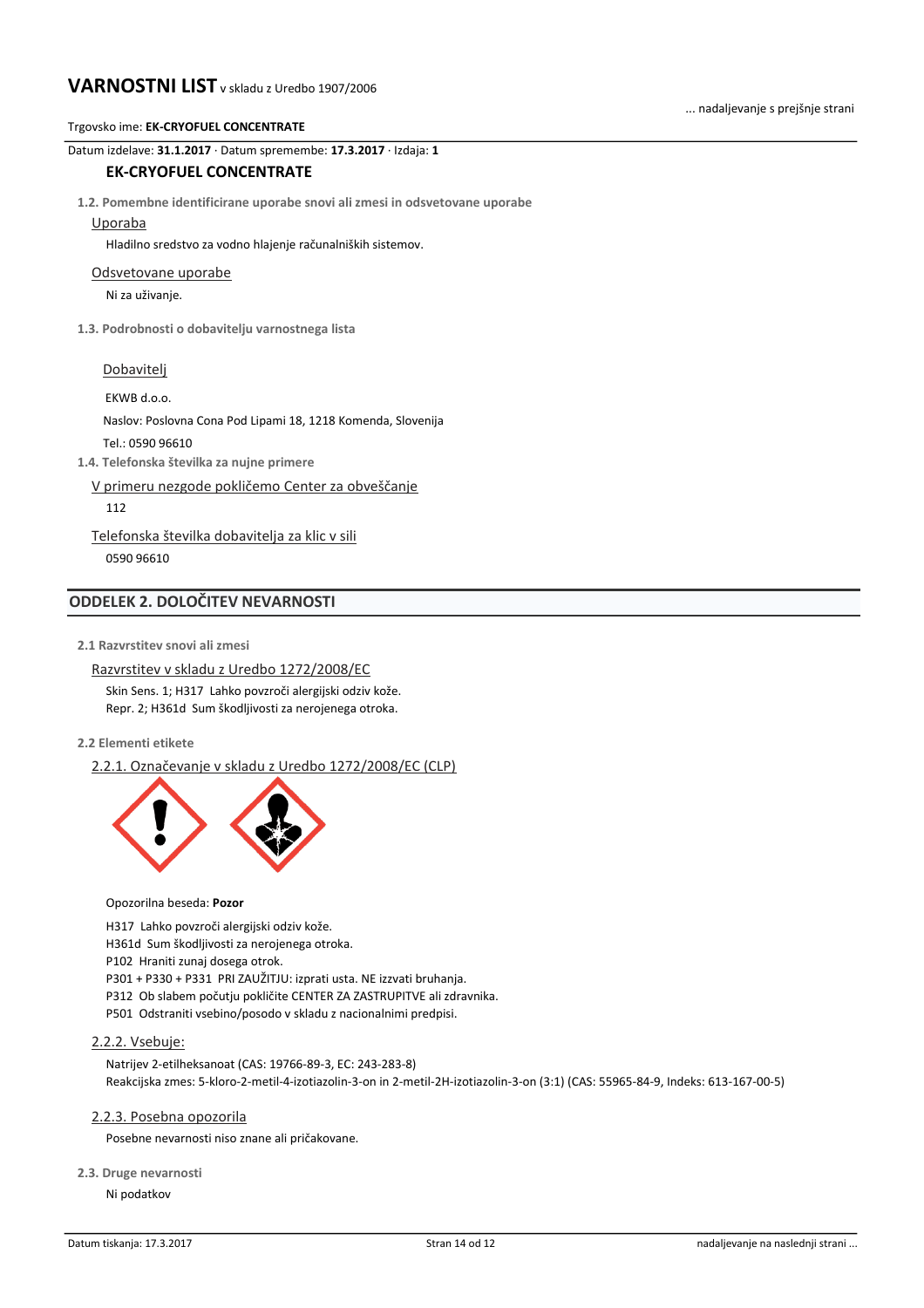# Trgovsko ime: **EK-CRYOFUEL CONCENTRATE**

Datum izdelave: **31.1.2017** · Datum spremembe: **17.3.2017** · Izdaja: **1**

# **ODDELEK 3. SESTAVA/PODATKI O SESTAVINAH**

#### **3.1. Snovi**

Za zmesi glej 3.2.

#### **3.2. Zmesi**

| Kemijsko ime                                                                                 | <b>CAS</b><br>EC<br>Index  | %       | Razvrstitev v skladu z uredbo<br>1272/2008/EC (CLP)                                                                                                             | Reg.<br>številka |
|----------------------------------------------------------------------------------------------|----------------------------|---------|-----------------------------------------------------------------------------------------------------------------------------------------------------------------|------------------|
| Natrijev 2-etilheksanoat                                                                     | 19766-89-3<br>243-283-8    | $2,5-5$ | Repr. 2; H361d                                                                                                                                                  |                  |
| 1H-Benzotriazol, metil-                                                                      | 29385-43-1<br>249-596-6    | $0,1-1$ | Acute Tox. 4; H302<br>Aquatic Chronic 3; H412                                                                                                                   |                  |
| Reakcijska zmes: 5-kloro-2-metil-4-izotiazolin-3-on in 2-metil-<br>2H-izotiazolin-3-on (3:1) | 55965-84-9<br>613-167-00-5 | < 0.02  | Acute Tox. 3; H301<br>Acute Tox. 3; H311<br>Skin Corr. 1B; H314<br>Skin Sens. 1; H317<br>Acute Tox. 3; H331<br>Aquatic Acute 1; H400<br>Aquatic Chronic 1; H410 |                  |

# **4.1. Opis ukrepov za prvo pomoč**

# Splošni napotki/ukrepi

Nezavestnemu ponesrečencu ne dajati ničesar jesti ali piti. Ponesrečenca položiti v bočni položaj in poskrbeti za prehodnost dihalnih poti.

# Pri (prekomernem) vdihavanju

Ponesrečenca prenesite na svež zrak - zapustiti onesnaženo območje. Če se pojavijo simptomi, ki ne izzvenijo, poiskati zdravniško pomoč.

# Pri stiku s kožo

Onesnažena oblačila in obutev odstraniti. Če se pojavijo simptomi, ki ne izzvenijo, poiščite zdravniško pomoč. Dele telesa, ki so prišli v stik s pripravkom, izprati z obilico vode.

# Pri stiku z očmi

Odprte oči, tudi pod vekami, takoj izpirati z obilico tekoče vode. Če se pojavijo simptomi, ki ne izzvenijo, poiskati zdravniško pomoč.

# V primeru zaužitja

Ne izzivati bruhanja! Usta temeljito sprati z vodo. V dvomu ali pri pojavu simptomov je potrebno poiskati zdravniško pomoč. Zdravniku pokazati varnostni list ali etiketo.

### **4.2. Najpomembnejši simptomi in učinki, akutni in zapozneli** Vdihavanje

Prekomerna izpostavljenost meglicam ali hlapom lahko povzroči draženje dihal.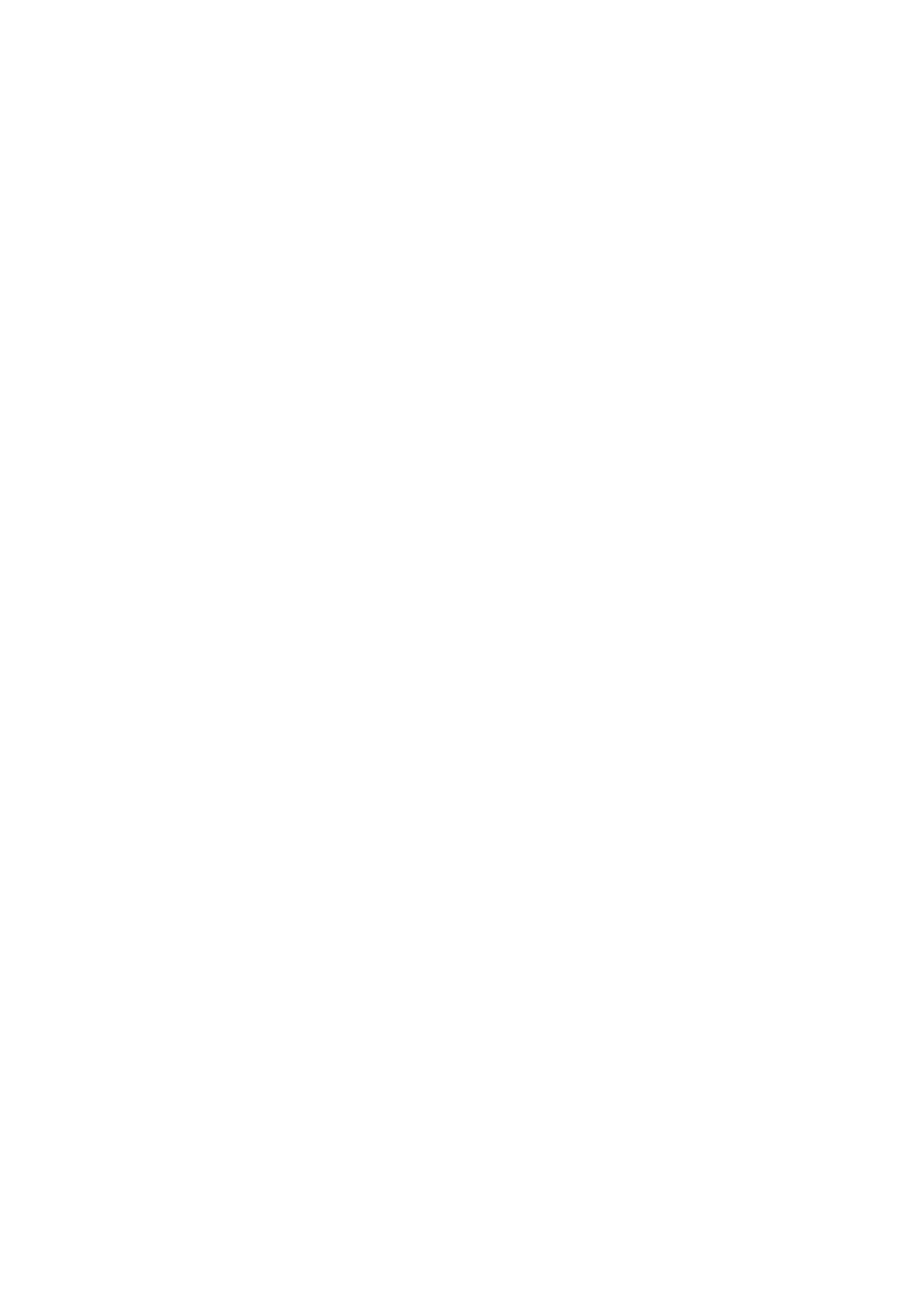#### Trgovsko ime: **EK-CRYOFUEL CONCENTRATE**

Datum izdelave: **31.1.2017** · Datum spremembe: **17.3.2017** · Izdaja: **1**

#### V stiku s kožo

Stik s kožo lahko izzove alergijsko reakcijo. (Simptomi: srbečica, pordelost kože, izpuščaji). V stiku z

#### očmi

V stiku z očmi lahko povzroči rdečico, bolečino, solzenje.

### Zaužitje

-

Lahko povzroči slabost/bruhanje in drisko.

**4.3. Navedba kakršne koli takojšnje medicinske oskrbe in posebnega zdravljenja**

# **ODDELEK 5. PROTIPOŽARNI UKREPI**

#### **5.1. Sredstva za gašenje**

# Ustrezna sredstva za gašenje

Ogljikov dioksid CO , gasilni prah, razpršen vodni curek, alkoholno obstojna pena. 2

Neustrezna sredstva za gašenje

Direktni vodni curek.

# **5.2. Posebne nevarnosti v zvezi s snovjo ali zmesjo** Nevarni

#### proizvodi izgorevanja

V primeru požara je možno tvorjenje strupenih plinov; preprečiti vdihavanje plinov/dima.

**5.3. Nasvet za gasilce**

Zaščitni ukrepi

-

Varovalna oprema

Popolna zaščitna obleka (SIST EN 469:2014), čelada (SIST EN 443:2008), zaščitni škornji (SIST EN 15090:2012), rokavice (SIST EN 659:2003 +A1:2008/AC:2009) in izolacijskim dihalnim aparatom (SIST EN 137:2006).

# **ODDELEK 6. UKREPI OB NENAMERNIH IZPUSTIH**

**6.1. Osebni varnostni ukrepi, zaščitna oprema in postopki v sili**

#### 6.1.1. Za neizučeno osebje

#### **Zaščitna oprema**

Nositi osebno varovalno opremo (Oddelek 8).

### **Postopki v sili**

Zagotoviti ustrezno prezračevanje.

# 6.1.2. Za reševalce

-

-

**6.2. Okoljevarstveni ukrepi**

S primernimi zajezitvami preprečiti izpust v vode/odtoke/kanalizacijo ali na prepustna tla. V primeru večjega izpusta v vode ali na propustna tla poklicati center za obveščanje (112).

**6.3. Metode in materiali za zadrževanje in čiščenje**

6.3.1. Za zadrževanje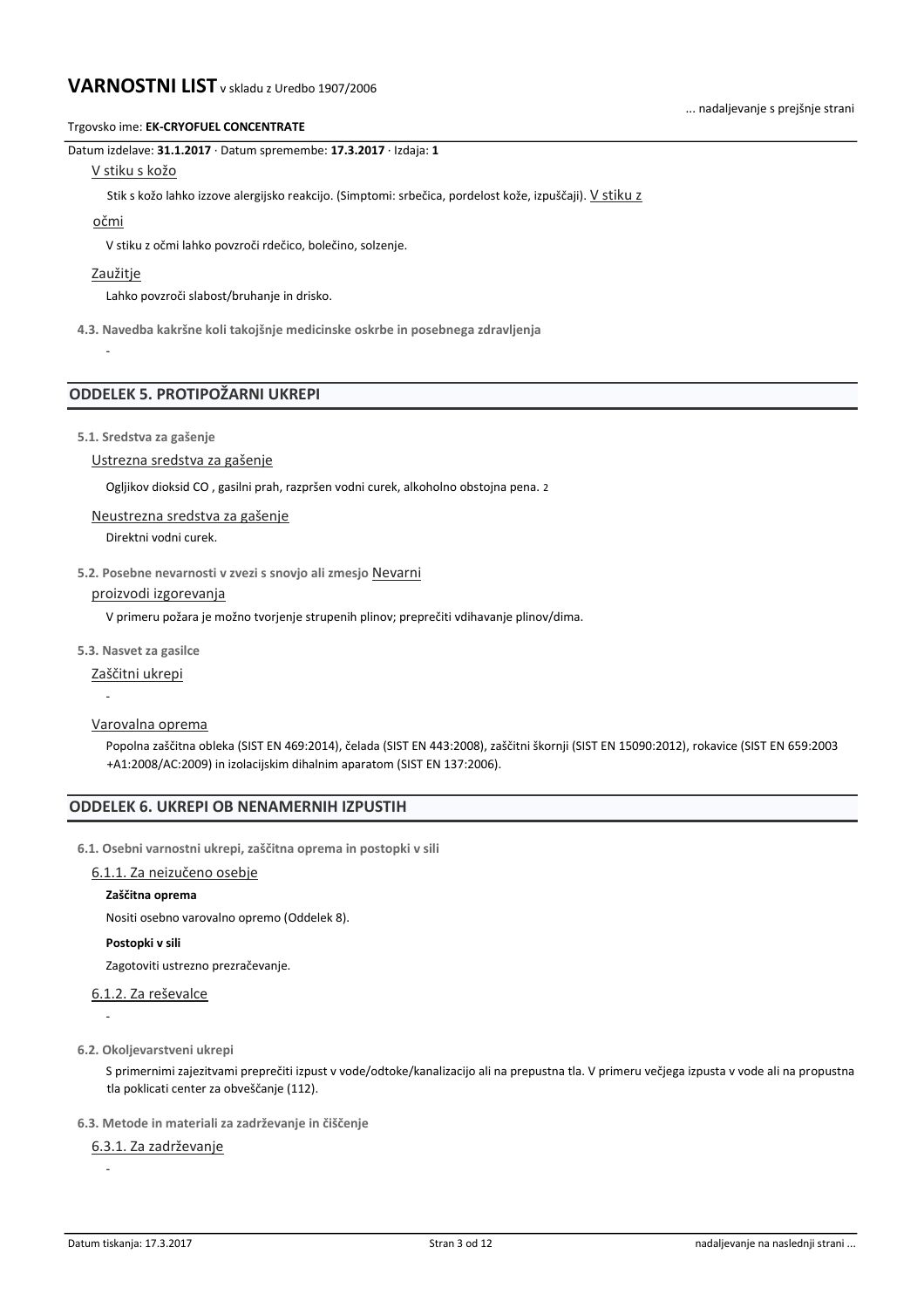#### Trgovsko ime: **EK-CRYOFUEL CONCENTRATE**

Datum izdelave: **31.1.2017** · Datum spremembe: **17.3.2017** · Izdaja: **1**

# 6.3.2. Za čiščenje

-

Proizvod absorbirati z inertnim materialom (absorbent, pesek), ga pobrati v posebne posode in prepustiti pooblaščenemu prevzemniku odpadkov.

6.3.3. Druge informacije

**6.4. Sklicevanje na druge oddelke**

Glej tudi oddelka 8 in 13.

# **ODDELEK 7. RAVNANJE IN SKLADIŠČENJE**

**7.1. Varnostni ukrepi za varno ravnanje**

#### 7.1.1. Zaščitni ukrepi

**Ukrepi za preprečevanja požara** Zagotoviti

dobro prezračevanje.

**Ukrepi za preprečevanje nastajanja aerosolov in prahu** Preprečiti

nastajanje aerosolov.

**Ukrepi za varstvo okolja**

Ne izlivati v kanalizacijo, površinske vode in tla. Takoj po uporabi embalažo tesno zapreti.

#### 7.1.2. Nasveti o splošni higieni dela

Skrbeti za osebno higieno (umivanje rok pred odmorom in ob koncu dela). Med delom ne jesti, ne piti in ne kaditi. Ne vdihavati hlapov/meglice.

# **7.2. Pogoji za varno skladiščenje, vključno z nezdružljivostjo** 7.2.1. Tehnični

### ukrepi in pogoji skladiščenja

Hraniti ločeno od hrane, pijače in krmil. Hraniti izven dosega otrok. Hraniti pri sobni temperaturi.

#### 7.2.2. Embalažni materiali Originalna

embalaža.

#### 7.2.3. Zahteve za skladiščne prostore in posode

Odprte posode po uporabi dobro zapreti in postaviti pokončno za preprečevanje iztekanja/razsutja. 7.2.4.

Skladiščni razred

-

-

-

-

**Razred skladiščenja**: 12

7.2.5. Dodatne informacije o pogojih skladiščenja

**7.3. Posebne končne uporabe**

**Priporočila**

**Posebne rešitve za panogo industrije**

# **ODDELEK 8. NADZOR IZPOSTAVLJENOSTI/OSEBNA ZAŠČITA**

**8.1. Parametri nadzora**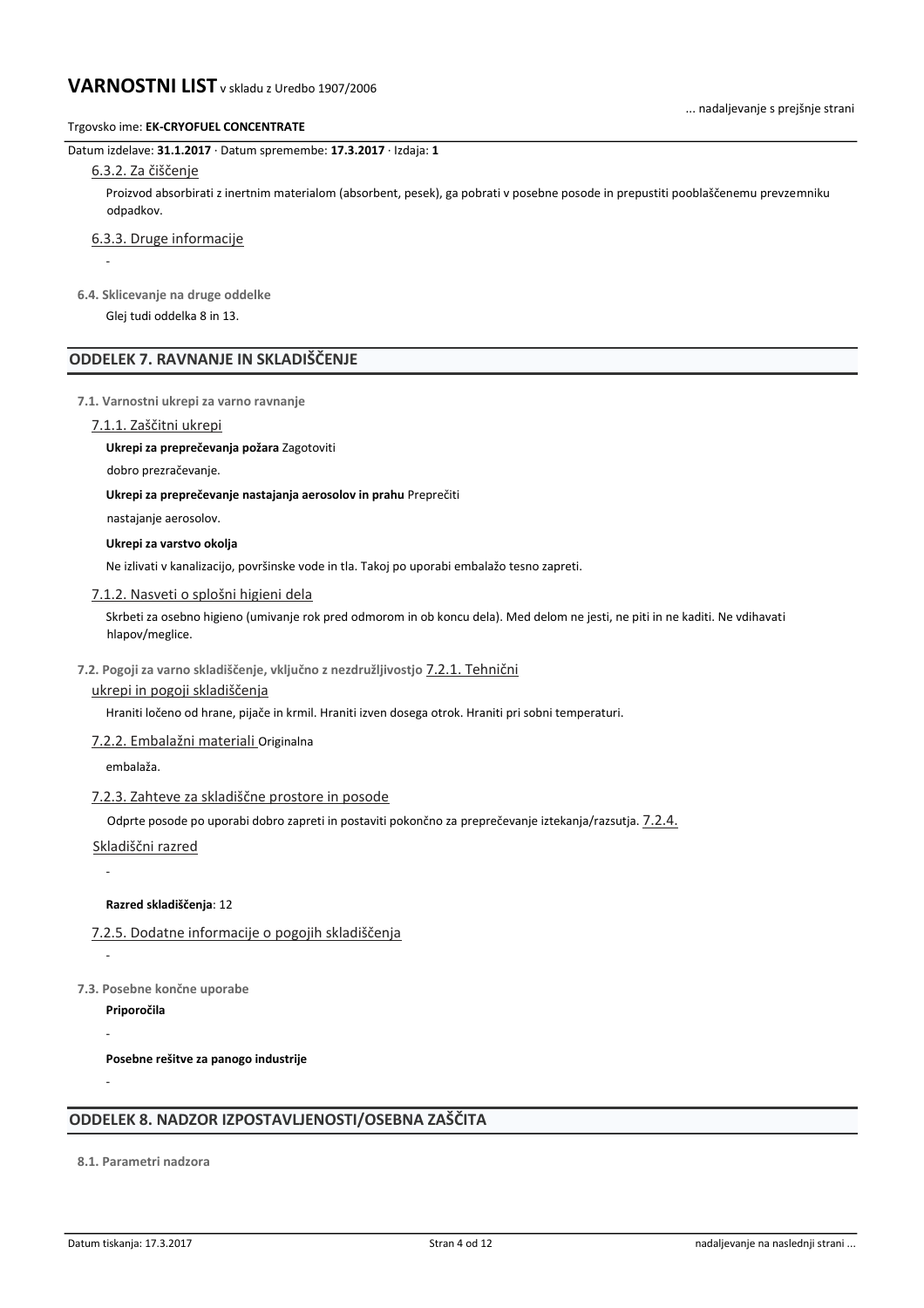# Trgovsko ime: **EK-CRYOFUEL CONCENTRATE**

# Datum izdelave: **31.1.2017** · Datum spremembe: **17.3.2017** · Izdaja: **1**

8.1.1. Mejne vrednosti izpostavljenosti na delovnem mestu

| Kemijsko ime (CAS, EC)                                                                                      |  | Razvrstitev |  |  | Mejne vrednosti KTV          |                            | Opombe | <b>Biološke</b><br>mejne |
|-------------------------------------------------------------------------------------------------------------|--|-------------|--|--|------------------------------|----------------------------|--------|--------------------------|
|                                                                                                             |  |             |  |  | R M Rf Re $mg/m^3$<br>Opombe | ml/m <sup>3</sup><br>(ppm) |        | vrednosti                |
| Reakcijska zmes: 5-kloro-2-metil-4-izotiazolin-3-on in 2-metil-<br>2Hizotiazolin-3-on (3:1) (55965-84-9, -) |  |             |  |  | 0,05                         |                            | 8 ur   |                          |

# 8.1.2. Informacije o postopkih spremljanja

BS EN 14042:2003 Identifikator naslova: ozračje delovnega mesta. Navodila za uporabo postopkov za oceno izpostavljenosti kemičnim in biološkim dejavnikom.

# 8.1.3. DNEL vrednosti

#### **Za sestavine**

| Kemijsko ime                          | tip              | pot izpostavljenosti | trajanje izpostavljenosti      | vrednost              | Opombe |
|---------------------------------------|------------------|----------------------|--------------------------------|-----------------------|--------|
| Natrijev 2-etilheksanoat (19766-89-3) | delavec          | dermalno             | dolgotrajno (sistemski učinki) | 2 mg/kg bw/dan        |        |
| Natrijev 2-etilheksanoat (19766-89-3) | delavec          | inhalacijsko         | dolgotrajno (sistemski učinki) | 14 mg/m <sup>3</sup>  |        |
| Natrijev 2-etilheksanoat (19766-89-3) | potrošnik oralno |                      | dolgotrajno (sistemski učinki) | 1 mg/kg bw/dan        |        |
| Natrijev 2-etilheksanoat (19766-89-3) |                  | potrošnik dermalno   | dolgotrajno (sistemski učinki) | 1 mg/kg bw/dan        |        |
| Natrijev 2-etilheksanoat (19766-89-3) | potrošnik        | inhalacijsko         | dolgotrajno (sistemski učinki) | 3.5 mg/m <sup>3</sup> |        |

# 8.1.4. PNEC vrednosti

**Za sestavine**

| да эсэцаүнгс                          |                        |               |           |
|---------------------------------------|------------------------|---------------|-----------|
| Kemijsko ime                          | pot izpostavljenosti   | vrednost      | Opombe    |
| Natrijev 2-etilheksanoat (19766-89-3) | sladka voda            | $0.36$ mg/L   |           |
| Natrijev 2-etilheksanoat (19766-89-3) | morska voda            | $0.036$ mg/L  |           |
| Natrijev 2-etilheksanoat (19766-89-3) | voda (občasni izpust)  | $0,493$ mg/L  |           |
| Natrijev 2-etilheksanoat (19766-89-3) | usedline (sladka voda) | $0.301$ mg/kg | suha teža |
| Natrijev 2-etilheksanoat (19766-89-3) | usedline (morska voda) | 0,0301 mg/kg  | suha teža |
| Natrijev 2-etilheksanoat (19766-89-3) | zemlja                 | 0,0579 mg/kg  | suha teža |
| Natrijev 2-etilheksanoat (19766-89-3) | čistilna naprava       | 71,7 mg/L     |           |

**8.2. Nadzor izpostavljenosti**

# 8.2.1. Ustrezen tehnično-tehnološki nadzor

**Ukrepi, povezani s snovjo/zmesjo, za preprečevanje izpostavljenosti med identificiranimi uporabami** Skrbeti za osebno higieno - umivati roke pred odmorom in po končanem delu.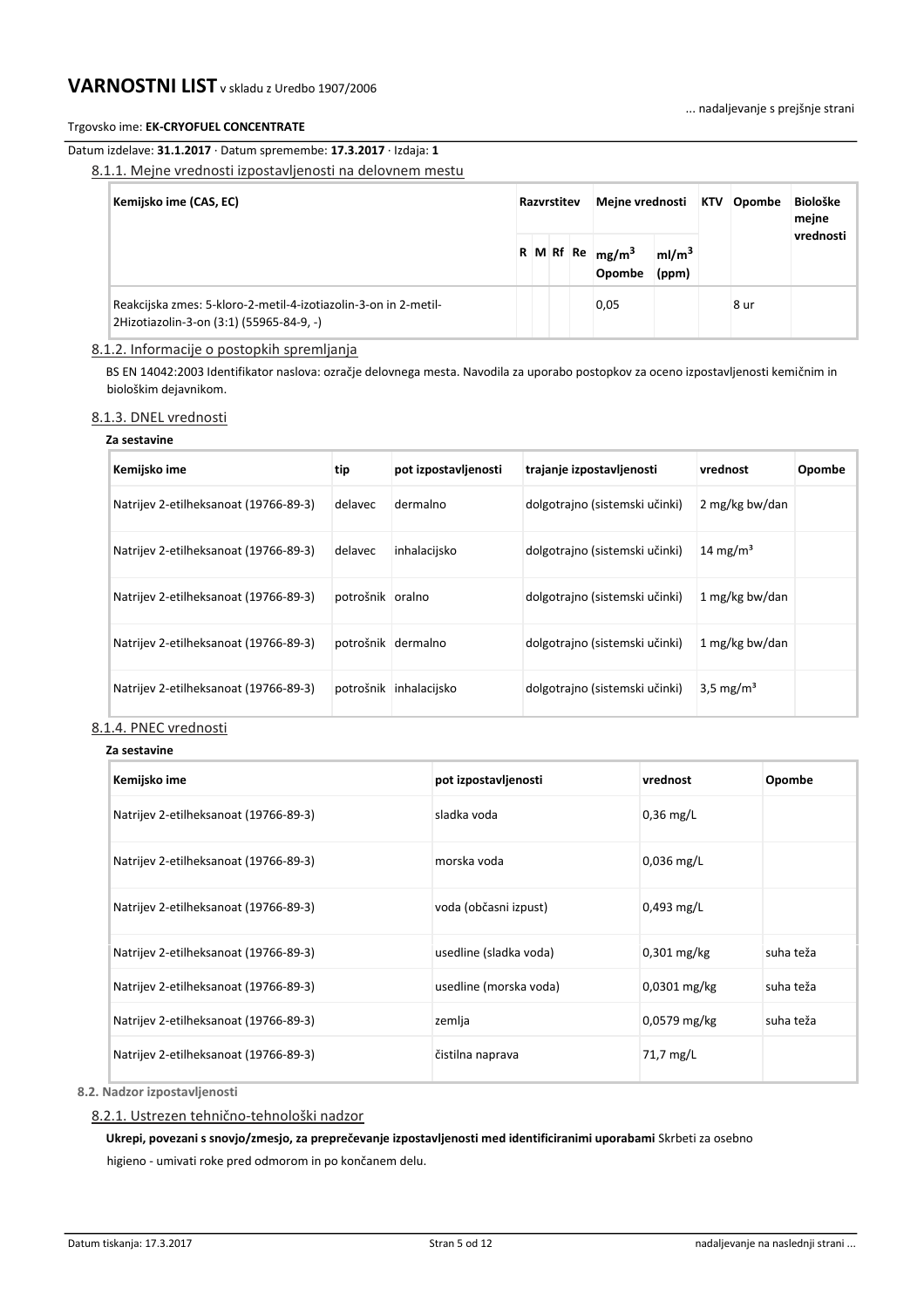# Trgovsko ime: **EK-CRYOFUEL CONCENTRATE**

# Datum izdelave: **31.1.2017** · Datum spremembe: **17.3.2017** · Izdaja: **1**

#### **Tehnični ukrepi za preprečevanje izpostavljenosti**

Poskrbeti za dobro prezračevanje in lokalno odsesavanje na mestih s povečano koncentracijo.

# 8.2.2. Osebna zaščitna oprema

# **Zaščita oči in obraza**

Zaščitna očala s stransko zaščito (SIST EN 166:2002).

# **Zaščita rok**

Zaščitne rokavice (SIST EN 374:2003).

### **Zaščita kože**

Bombažna zaščitna delovna obleka (SIST EN ISO 13688:2013) in obuvala, ki prekrivajo celo stopalo (SIST EN ISO 20345:2012).

### **Zaščita dihal**

-

-

**Toplotna nevarnost**

# 8.2.3. Nadzor izpostavljenosti okolja

# **Ukrepi, povezani s snovjo/zmesjo, za preprečevanje izpostavljenosti** Preprečiti iztekanje

na tla, v površinske ali podzemne vode.

# **ODDELEK 9. FIZIKALNE IN KEMIJSKE LASTNOSTI**

#### **9.1. Podatki o osnovnih fizikalnih in kemijskih lastnostih**

| ı.  | Agregatno stanje: | tekoče           |
|-----|-------------------|------------------|
| . . | Barva:            | po specifikaciji |
| . . | Vonj:             | značilen         |

# Podatki, pomembni za zdravje ljudi, varnost in okolje

| $\overline{\phantom{a}}$ | pH vrednost                  | 7 - 8 pri 20 °C, konc. 10 %                   |
|--------------------------|------------------------------|-----------------------------------------------|
| $\overline{\phantom{a}}$ | Tališče/področje taljenja    | Ni podatkov                                   |
| $\overline{\phantom{a}}$ | Vrelišče                     | Ni podatkov                                   |
| $\overline{\phantom{a}}$ | Plamenišče                   | Ni podatkov                                   |
| $\overline{\phantom{a}}$ | Hitrost hlapenja             | Ni podatkov                                   |
| $\overline{\phantom{a}}$ | Vnetljivost                  | Ni podatkov                                   |
| $\overline{a}$           | Eksplozijske meje            | Ni podatkov                                   |
| $\overline{\phantom{a}}$ | Parni tlak                   | Ni podatkov                                   |
| $\overline{\phantom{a}}$ | Relativna gostota par/hlapov | Ni podatkov                                   |
| ٠                        | Relativna gostota            | Gostota:<br>ca. 1 g/cm <sup>3</sup> pri 20 °C |
| ٠                        | Topnost (z navedbo topila)   | voda: se<br>meša                              |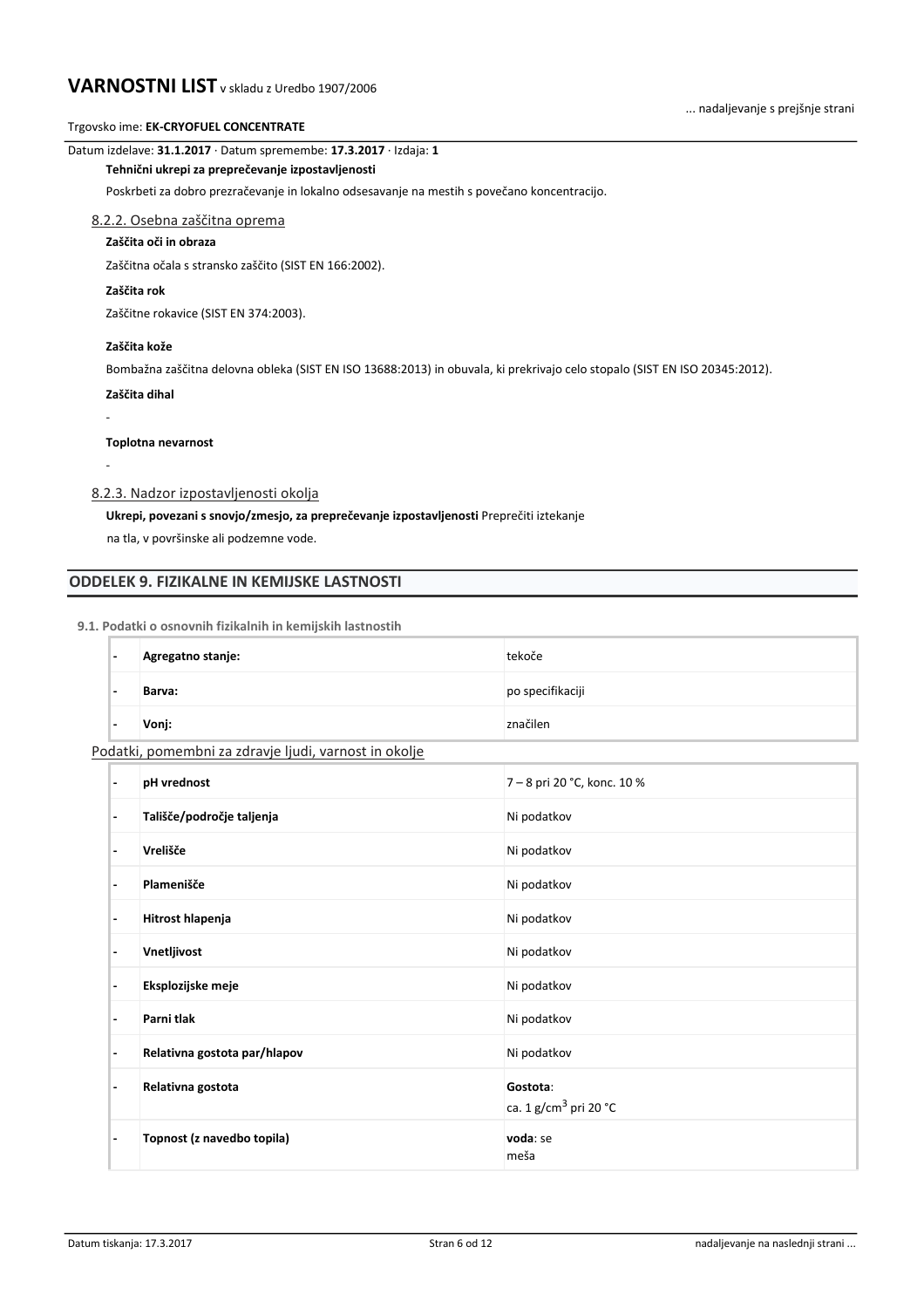### Trgovsko ime: **EK-CRYOFUEL CONCENTRATE**

|                          | Datum izdelave: <b>31.1.2017</b> · Datum spremembe: 1 <b>7.3.2017</b> · Izdaja: 1 |             |
|--------------------------|-----------------------------------------------------------------------------------|-------------|
| $\overline{\phantom{a}}$ | Porazdelitveni koeficient                                                         | Ni podatkov |
| $\overline{\phantom{a}}$ | Temperatura samovžiga                                                             | Ni podatkov |
| $\overline{\phantom{a}}$ | Temperatura razgradnje                                                            | Ni podatkov |

**- Viskoznost** Ni podatkov **- Eksplozivnost** Ni podatkov **- Oksidativne lastnosti** Ni podatkov

**9.2. Drugi podatki**

**- Opombe:**

# **ODDELEK 10. OBSTOJNOST IN REAKTIVNOST**

**10.1. Reaktivnost**

-

-

-

- **10.2. Kemijska stabilnost**
	- Stabilen pri normalni uporabi in ob upoštevanju navodil za delo/ravnanje/skladiščenje (glej točko 7).

#### **10.3. Možnost poteka nevarnih reakcij**

**10.4. Pogoji, ki se jim je treba izogniti**

Ni posebnosti. Upoštevati navodila za uporabo in skladiščenje.

**10.5. Nezdružljivi materiali**

Pri normalni uporabi ni pričakovati nevarnih produktov razkroja. Pri gorenju/eksploziji se sproščajo plini, ki predstavljajo nevarnost za zdravje.

# **ODDELEK 11. TOKSIKOLOŠKI PODATKI**

### **11.1. Podatki o toksikoloških učinkih**

# 11.1.1. Akutna strupenost

#### **Za sestavine**

| Kemijsko ime                          | pot<br>izpostavljenosti     | tip   | vrsta         | Čas vrednost metoda Opombe |           |  |
|---------------------------------------|-----------------------------|-------|---------------|----------------------------|-----------|--|
| Natrijev 2-etilheksanoat (19766-89-3) | oralno                      | LD 50 | podgana       | 2043<br>$mg/kg$ bw 401     | OECD      |  |
| Natrijev 2-etilheksanoat (19766-89-3) | dermalno                    |       | LD 50 podgana | ゝ<br>mg/kg bw $ 402 $      | 2000 OECD |  |
| Natrijev 2-etilheksanoat (19766-89-3) | inhalacijsko (hlapi)   LC 0 |       |               | podgana 8 h 0,11 mg/L OECD | 403       |  |

**<sup>10.6.</sup> Nevarni produkti razgradnje**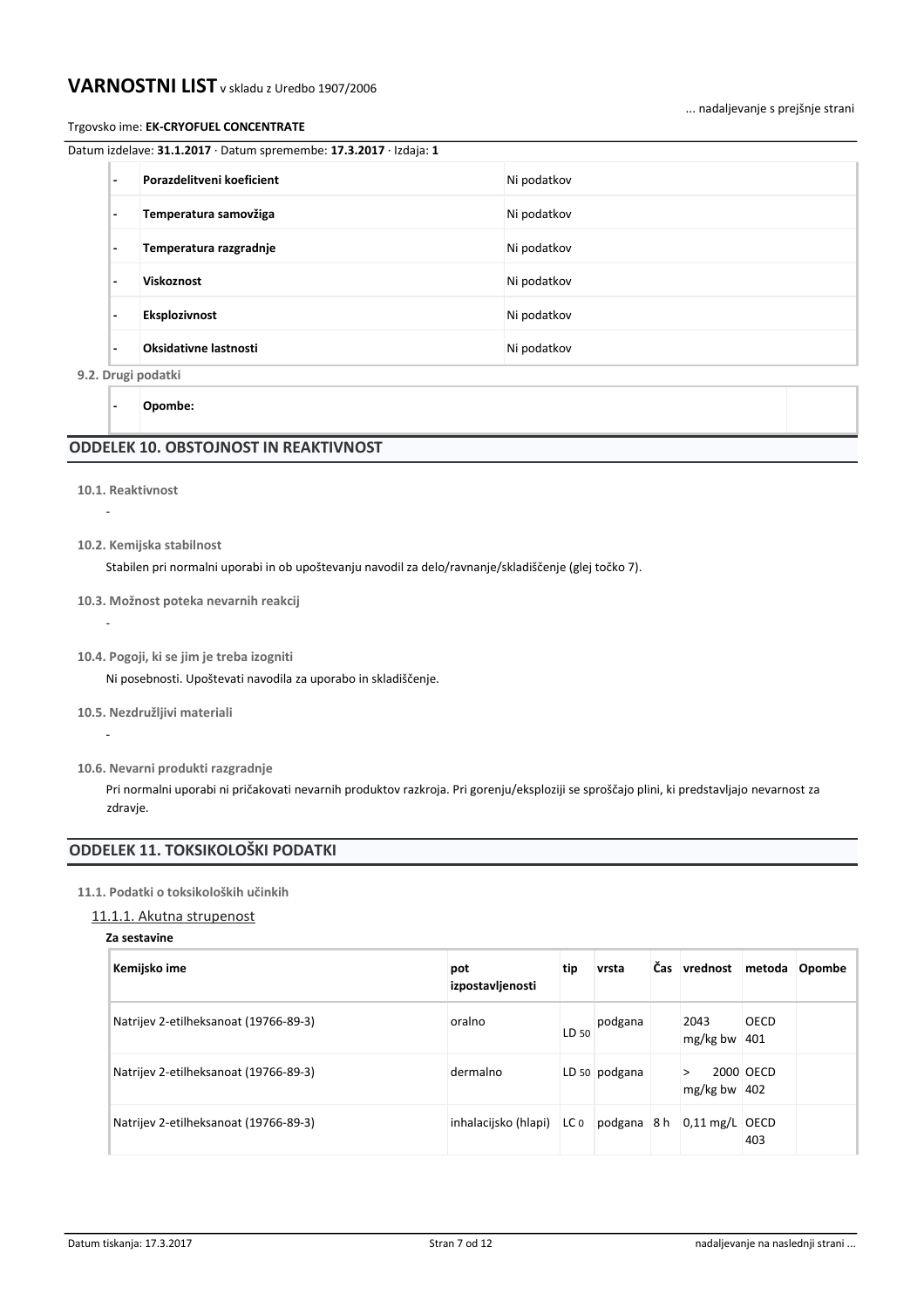### Trgovsko ime: **EK-CRYOFUEL CONCENTRATE**

### ... nadaljevanje s prejšnje strani

| Datum izdelave: 31.1.2017 · Datum spremembe: 17.3.2017 · Izdaja: 1 |
|--------------------------------------------------------------------|
|--------------------------------------------------------------------|

| 1H-Benzotriazol, metil- (29385-43-1)                                                                                  | oralno | LD 50 podgana       | 600<br>mg/kg                  |
|-----------------------------------------------------------------------------------------------------------------------|--------|---------------------|-------------------------------|
| Reakcijska zmes: 5-kloro-2-metil-4-izotiazolin-3-on in 2metil- oralno<br>2H-izotiazolin-3-on (3:1) (55965-84-9)       |        | LD 50 podgana       | 53 $mg/kg$                    |
| Reakcijska zmes: 5-kloro-2-metil-4-izotiazolin-3-on in 2metil- inhalacijsko<br>2H-izotiazolin-3-on (3:1) (55965-84-9) |        | LC 50 podgana $4 h$ | 330<br>mg/m <sup>3</sup>      |
| Reakcijska zmes: 5-kloro-2-metil-4-izotiazolin-3-on in 2metil- inhalacijsko<br>2H-izotiazolin-3-on (3:1) (55965-84-9) |        |                     | LC 50 podgana $4 h$ 2,36 mg/L |
| Reakcijska zmes: 5-kloro-2-metil-4-izotiazolin-3-on in 2metil- dermalno<br>2H-izotiazolin-3-on (3:1) (55965-84-9)     |        | LD 50 Kunec         | 660<br>mg/kg                  |

11.1.2. Jedkost za kožo/draženje kože, resne okvare oči/draženje

# **Za sestavine**

| Kemijsko ime                                                                                       | pot<br>izpostavljenosti | vrsta |        |                    | Čas rezultat metoda Opombe |
|----------------------------------------------------------------------------------------------------|-------------------------|-------|--------|--------------------|----------------------------|
| Reakcijska<br>zmes: 5-kloro-2-metil-4-izotiazolin-3-on in<br>2Hizotiazolin-3-on (3:1) (55965-84-9) | 2-metil- dermalno       | Kunec | Jedko. | <b>OECD</b><br>404 |                            |

# 11.1.3. Preobčutljivost pri vdihavanju ali preobčutljivost kože

#### **Za sestavine**

| Kemijsko ime                                                                                                      | pot<br>izpostavljenosti |  | vrsta Čas rezultat                                 | metoda | Opombe |
|-------------------------------------------------------------------------------------------------------------------|-------------------------|--|----------------------------------------------------|--------|--------|
| Reakcijska zmes: 5-kloro-2-metil-4-izotiazolin-3-on in 2metil- dermalno<br>2H-izotiazolin-3-on (3:1) (55965-84-9) |                         |  | Stik s kožo lahko<br>povzroči alergijski<br>odziv. |        |        |

11.1.4. Rakotvornost, mutagenost, reproduktivna toksičnost

#### **Rakotvornost**

#### **- Za sestavine**

| Kemijsko ime                                                                                             | pot<br>izpostavljenosti |  | tip vrsta Čas vrednost rezultat |                   | metoda Opombe |
|----------------------------------------------------------------------------------------------------------|-------------------------|--|---------------------------------|-------------------|---------------|
| Reakcijska zmes: 5-kloro-2-metil-4-izotiazolin-3-on in<br>2-metil-2H-izotiazolin-3-on (3:1) (55965-84-9) |                         |  |                                 | Ni<br>rakotvorno. |               |

### **Mutagenost (za zarodne celice)**

#### **- Za sestavine**

| Kemijsko ime                                                                                               |  | tip vrsta Čas rezultat | metoda Opombe |
|------------------------------------------------------------------------------------------------------------|--|------------------------|---------------|
| Reakcijska zmes: 5-kloro-2-metil-4-izotiazolin-3-on in 2-metil-2H-izotiazolin-3-on<br>$(3:1)$ (55965-84-9) |  | Ni<br>mutageno.        |               |

#### **Strupenost za razmnoževanje**

#### **- Za sestavine**

| Kemijsko ime | <b>Vrsta</b>                 | tip | vrsta | Cas | vrednost | rezultat | metoda Opombe |
|--------------|------------------------------|-----|-------|-----|----------|----------|---------------|
|              | reproduktivne<br>toksičnosti |     |       |     |          |          |               |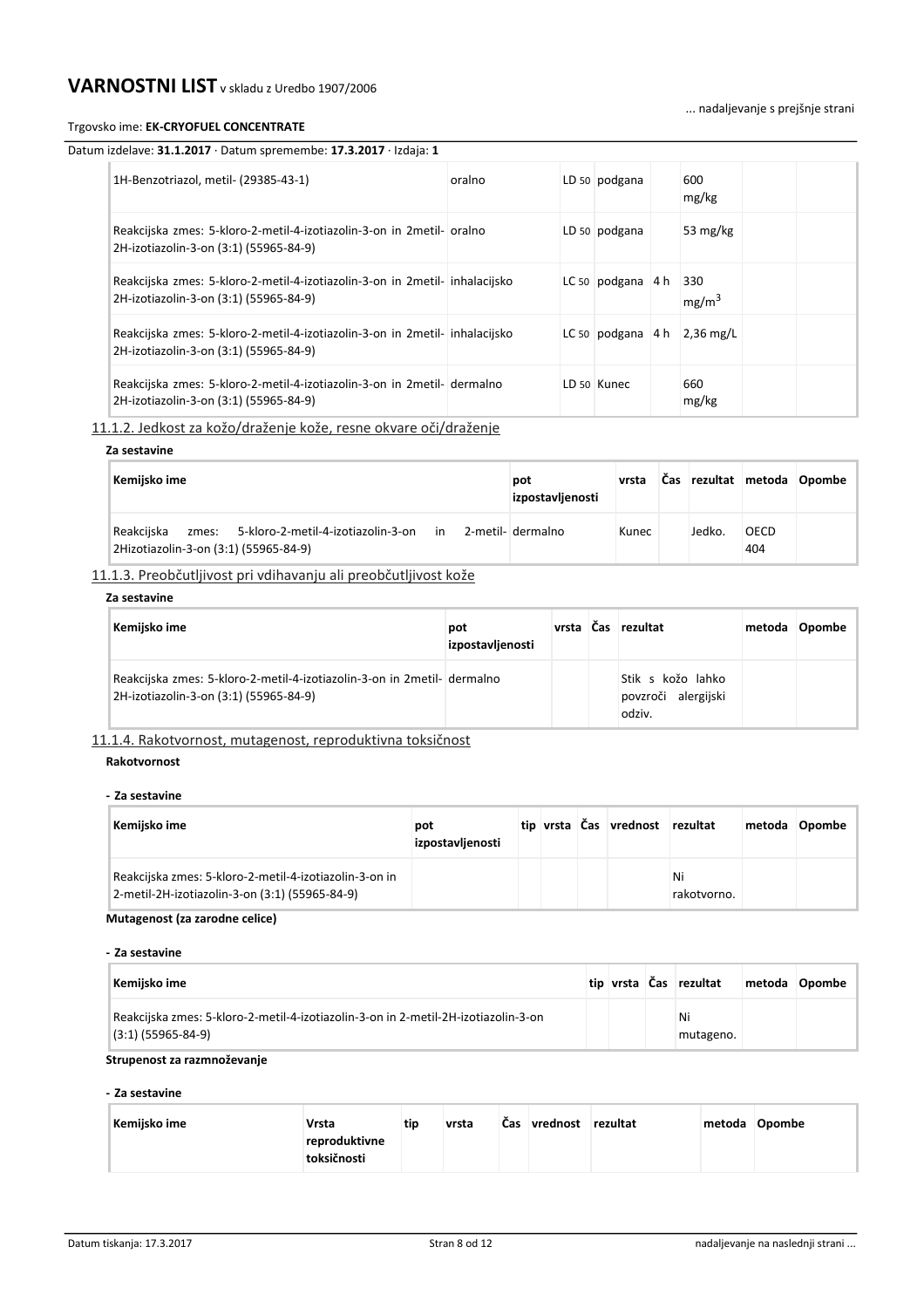#### Trgovsko ime: **EK-CRYOFUEL CONCENTRATE**

... nadaljevanje s prejšnje strani

| Datum izdelave: 31.1.2017 · Datum spremembe: 17.3.2017 · Izdaja: 1 |  |
|--------------------------------------------------------------------|--|

| Natrijev 2-etilheksanoat (19766-<br>$89-3)$                                                                           | Teratogenost | oralno podgana | Povečana<br>incidenca<br>malformacij,<br>zapoznela rast<br>ploda, nižja<br>rodnost. | $(2-EXA)$         |
|-----------------------------------------------------------------------------------------------------------------------|--------------|----------------|-------------------------------------------------------------------------------------|-------------------|
| Natrijev 2-etilheksanoat (19766-<br>$89-3)$                                                                           | Teratogenost | miš            | Rojstne<br>malformacije                                                             | Intraperitonealno |
| Reakcijska zmes: 5-kloro-2metil-4-<br>izotiazolin-3-on in 2 metil-2H-<br>izotiazolin-3-on (3:1)<br>$(55965 - 84 - 9)$ |              |                | Ni reproduktivno<br>toksično.                                                       |                   |

# **Povzetek ocene lastnosti CMR**

Kemikalija ni razvrščena kot kancerogena, mutagena ali strupena za razmnoževanje.

# 11.1.5. STOT – enkratna in ponavljajoča se izpostavljenost

#### **Za sestavine**

| Kemijsko ime                                                                                                              | pot<br>izpostavljenosti | tip vrsta |  | Čas organ vrednost | rezultat                                                                                                                                  | metoda | Izpostavljenost                    | Opombe |
|---------------------------------------------------------------------------------------------------------------------------|-------------------------|-----------|--|--------------------|-------------------------------------------------------------------------------------------------------------------------------------------|--------|------------------------------------|--------|
| Natrijev<br>2etilheksanoat<br>$(19766 - 89 - 3)$                                                                          | oralno                  | podgana   |  |                    | 2etilheksanojska<br>$(2-EXA)$<br>kislina<br>povzroča<br>dvig<br>koncentracije<br>encimov<br>ter<br>spremembe<br>(povečanje) na<br>jetrih. |        | Ponavljajoča se<br>izpostavljenost |        |
| Reakcijska zmes:<br>5-kloro-2metil-<br>4izotiazolin-3-on<br>in 2-metil-<br>2Hizotiazolin-3-on<br>$(3:1)$ (55965-84-<br>9) | inhalacijsko            |           |  |                    | Prekomerno<br>izpostavljanje<br>lahko povzroča<br>draženje zgornjih<br>dihalnih poti<br>(nosu in grla).                                   |        | Ponavljajoča se<br>izpostavljenost |        |

# 11.1.6. Nevarnost pri vdihavanju

# **Za sestavine**

| Kemijsko ime                                       | rezultat                                                                                                                                                                       | metoda | Opombe |
|----------------------------------------------------|--------------------------------------------------------------------------------------------------------------------------------------------------------------------------------|--------|--------|
| 2-metil-2H-izotiazolin-3-on (3:1) (55965-84-<br>9) | Reakcijska zmes: 5-kloro-2-metil-4-izotiazolin-3on in Med zaužitjem ali bruhanjem lahko pride do vdihavanja v<br>pljuča, kar lahko povzroči poškodbe tkiva ali poškodbe pljuč. |        |        |
| <b>ODDELEK 12. EKOLOŠKI PODATKI</b>                |                                                                                                                                                                                |        |        |

# **12.1. Strupenost**

# 12.1.1. Akutna (kratkotrajna) strupenost

# **Za sestavine**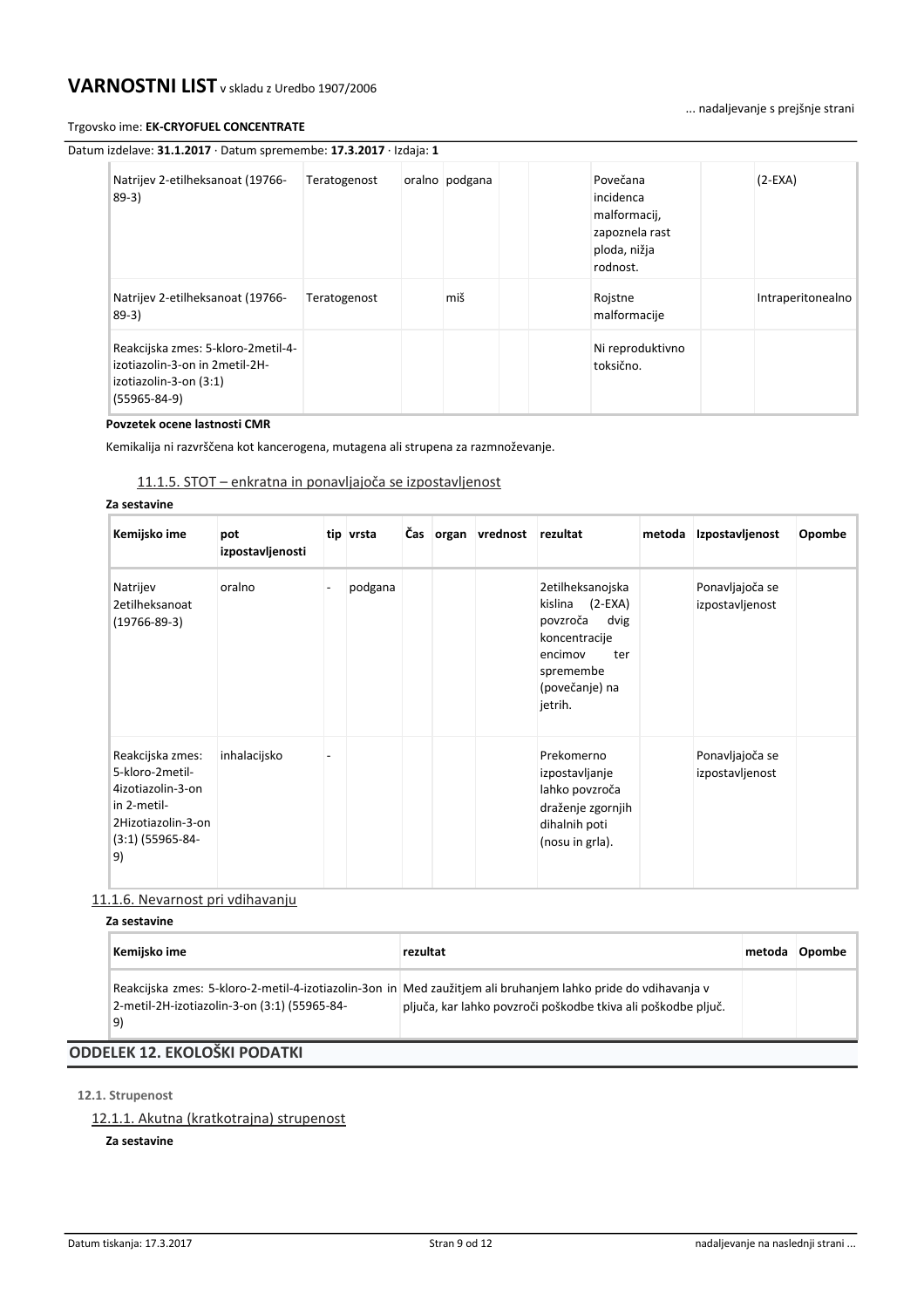#### Trgovsko ime: **EK-CRYOFUEL CONCENTRATE**

... nadaljevanje s prejšnje strani

# Datum izdelave: **31.1.2017** · Datum spremembe: **17.3.2017** · Izdaja: **1**

| Sestavina (CAS)                                                                                          | Tip   | Vrednost Čas                                       | izpostavljenosti |      | Vrsta Organizem    |                    | Metoda Opombe |
|----------------------------------------------------------------------------------------------------------|-------|----------------------------------------------------|------------------|------|--------------------|--------------------|---------------|
| Natrijev 2-etilheksanoat (19766-89-3)                                                                    | LC 50 | >100<br>mg/L                                       | 96 h             | ribe | Oryzias<br>latipes | <b>OECD</b><br>203 |               |
| Reakcijska zmes: 5-kloro-2-metil-4-izotiazolin-3-on in<br>2-metil-2H-izotiazolin-3-on (3:1) (55965-84-9) |       | EC 50 $\vert 0,16 \text{ mg/L} \vert 48 \text{ h}$ |                  | raki | Daphnia sp.        |                    |               |
|                                                                                                          |       | LC50 $0,19$ mg/L 96 h                              |                  | ribe |                    |                    |               |

# 12.1.2. Kronična (dolgotrajna) strupenost

# **Za sestavine**

| Sestavina (CAS)                                                                                                  | Tip         | Vrednost       | <b>Cas</b><br>izpostavljenosti |      | Vrsta Organizem        |             | Metoda Opombe |
|------------------------------------------------------------------------------------------------------------------|-------------|----------------|--------------------------------|------|------------------------|-------------|---------------|
| Reakcijska zmes: 5-kloro-2-metil-4-izotiazolin-3on in NOEC<br>2-metil-2H-izotiazolin-3-on (3:1) (55965-84-<br>9) |             | 0,098<br>mg/L  | 28 dni                         | ribe | Oncorhynchus<br>mykiss | OECD<br>210 |               |
|                                                                                                                  | <b>NOEC</b> | 0,0036<br>mg/L | 21 dni                         | raki | Daphnia magna OECD     | 211         |               |

# **12.2. Obstojnost in razgradljivost**

12.2.1. Abiotska razgradnja, fizično in fotokemijsko odstranjevanje

# **Za sestavine**

**Za sestavine**

| Sestavina (CAS)                                                                                          | Element<br>okolia | vrsta /<br>metoda                    | Razpolovna<br>doba | Rezultat | metoda | Opombe             |
|----------------------------------------------------------------------------------------------------------|-------------------|--------------------------------------|--------------------|----------|--------|--------------------|
| Reakcijska zmes: 5-kloro-2-metil-4-izotiazolin-3-on in<br>2-metil-2H-izotiazolin-3-on (3:1) (55965-84-9) | zrak              | fotodegradacija $0,38 - 1,3$ dni 50% |                    |          |        | razpolovna<br>doba |

# 12.2.2. Biorazgradljivost

| Sestavina (CAS)                                                                                                         | vrsta | stopnja |           | Cas Rezultat                   |             | metoda Opombe |
|-------------------------------------------------------------------------------------------------------------------------|-------|---------|-----------|--------------------------------|-------------|---------------|
| Reakcijska zmes: 5-kloro-2-metil-4-izotiazolin-3-on in 2-metil-2Hizotiazolin- aerobna > 60 %<br>3-on (3:1) (55965-84-9) |       |         | 28<br>dni | lahko<br>biorazgradljivo 301 D | <b>OECD</b> |               |

# **12.3. Zmožnost kopičenja v organizmih**

# 12.3.1. Porazdelitveni koeficient

# **Za sestavine**

| Sestavina (CAS)                                                                                              |     | medij vrednost   | Temperatura | рH<br>vrednost | Koncentracija | metoda      |
|--------------------------------------------------------------------------------------------------------------|-----|------------------|-------------|----------------|---------------|-------------|
| Reakcijska zmes: 5-kloro-2-metil-4-izotiazolin-3-on in 2metil-2H- log<br>izotiazolin-3-on (3:1) (55965-84-9) | Kow | $-0.71-$<br>0.75 | 20 °C       |                |               | OECD<br>117 |

# 12.3.2. Biokoncentracijski faktor (BCF)

Ni podatkov

# **12.4. Mobilnost v tleh**

# 12.4.1. Znana ali predvidena razporeditev v dele okolja

Ni podatkov

# 12.4.2. Površinska napetost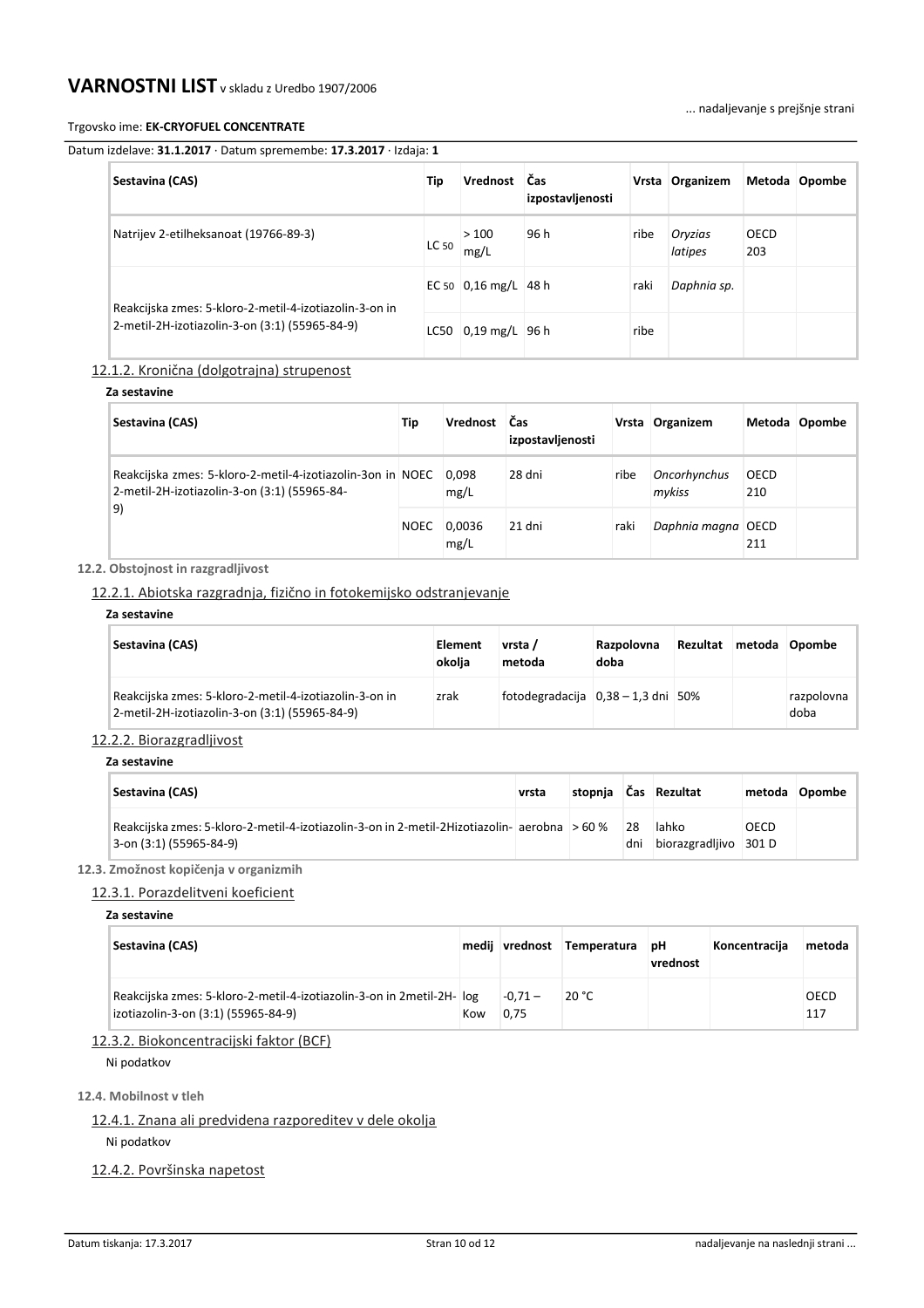### Trgovsko ime: **EK-CRYOFUEL CONCENTRATE**

Datum izdelave: **31.1.2017** · Datum spremembe: **17.3.2017** · Izdaja: **1** Ni podatkov

#### 12.4.3. Absorpcija/desorpcija

# **Za sestavine**

| Sestavina (CAS)                                                                                                 | vrsta | <b>Kriterij</b> | vrednost Rezultat metoda Opombe |  |               |
|-----------------------------------------------------------------------------------------------------------------|-------|-----------------|---------------------------------|--|---------------|
| Reakcijska zmes: 5-kloro-2-metil-4-izotiazolin-3-on in 2-metil-2Hizotiazolin-3- zemlja<br>on (3:1) (55965-84-9) |       |                 | 28                              |  | Koc.<br>ocena |

# Dodatne informacije Topno

v vodi.

#### **12.5. Rezultati ocene PBT in vPvB** Ocena ni

narejena.

#### **12.6. Drugi škodljivi učinki**

Ni podatkov

# **12.7. Dodatni podatki Za**

#### **proizvod**

Ne dopustiti, da odteče v podtalnico, v vodotoke ali kanalizacijo.

#### **Za sestavine**

#### **Snov: Natrijev 2-etilheksanoat**

Ne dopustiti, da odteče v podtalnico, v vodotoke ali kanalizacijo.

**Snov: Reakcijska zmes: 5-kloro-2-metil-4-izotiazolin-3-on in 2-metil-2H-izotiazolin-3-on (3:1)** Ta snov ni v

Aneksu I Pravilnika (ES) 2037/2000 o snoveh, ki uničujejo ozonski plašč.

# **ODDELEK 13. ODSTRANJEVANJE**

### **13.1. Metode ravnanja z odpadki**

# 13.1.1. Odstranjevanje izdelkov/embalaže

# **Odstranjevanje ostankov produkta**

Prepustiti pooblaščenemu zbiralcu/odstranjevalcu/predelovalcu nevarnih odpadkov.

#### **- Številke odpadkov / oznake odpadkov v skladu s seznamom odpadkov (LoW)**

16 01 14\* - tekočine proti zmrzovanju, ki vsebujejo nevarne snovi

#### **Embalaže**

-

-

-

Popolnoma izpraznjeno embalažo prepustiti pooblaščenemu podjetju za ravnanje z odpadno embalažo.

**- Številke odpadkov / oznake odpadkov v skladu s seznamom odpadkov (LoW)**

15 01 02 - plastična embalaža

# 13.1.2. Podatki, ki so povezani z ravnanjem z odpadki

13.1.3. Podatki, ki so povezani z odstranjevanjem odplak

13.1.4. Druga priporočila za odstranjevanje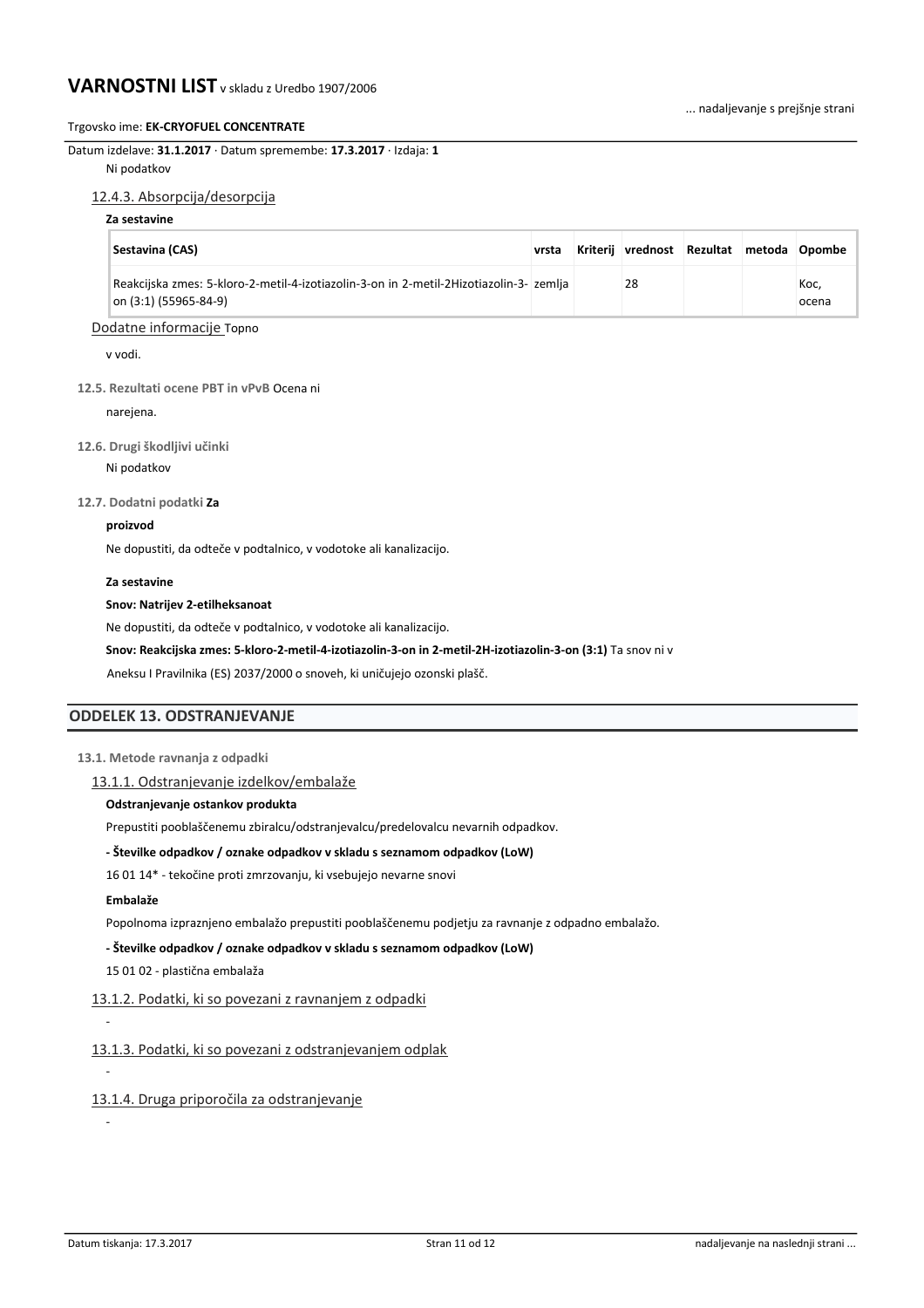... nadaljevanje s prejšnje strani

# Trgovsko ime: **EK-CRYOFUEL CONCENTRATE**

Datum izdelave: **31.1.2017** · Datum spremembe: **17.3.2017** · Izdaja: **1**

# **ODDELEK 14. PODATKI O PREVOZU**

**14.1. Številka ZN**

ni relevantno

**14.2. Pravilno odpremno ime ZN**

Ne zapade med nevarno blago v skladu s predpisi o prevozu nevarnega blaga.

**14.3. Razredi nevarnosti prevoza**

ni relevantno

**14.4. Skupina embalaže** ni relevantno

**14.5. Nevarnosti za okolje**

NE

**14.6. Posebni previdnostni ukrepi za uporabnika**

ni relevantno

**14.7. Prevoz v razsutem stanju v skladu s Prilogo II k MARPOL in Kodeksom IBC** ni relevantno